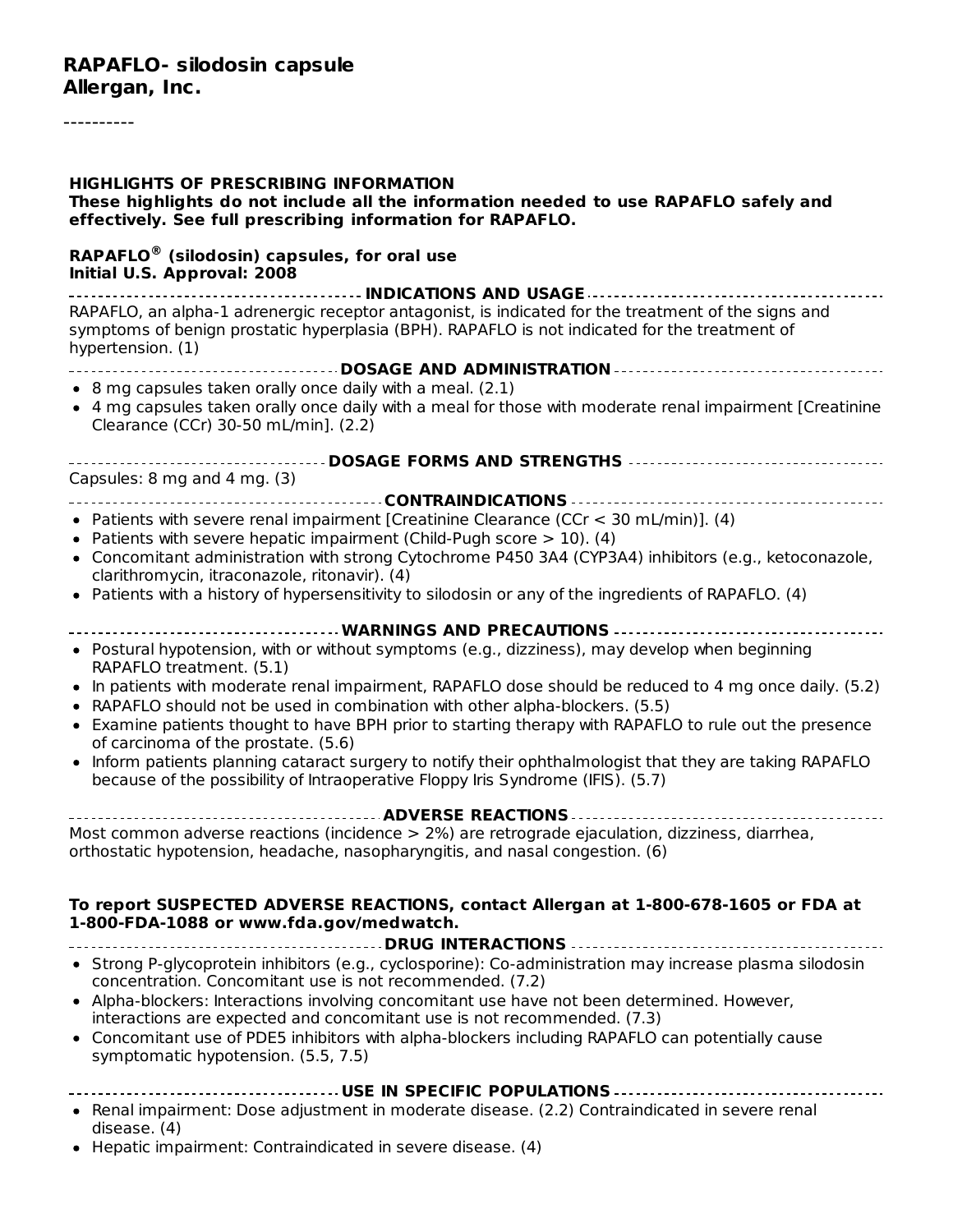#### **FULL PRESCRIBING INFORMATION: CONTENTS\***

- **1 INDICATIONS AND USAGE**
- **2 DOSAGE AND ADMINISTRATION**
	- **2.1 Dosing Information**
- **2.2 Dosage Adjustment in Special Populations**
- **3 DOSAGE FORMS AND STRENGTHS**
- **4 CONTRAINDICATIONS**
- **5 WARNINGS AND PRECAUTIONS**
	- **5.1 Orthostatic Effects**
	- **5.2 Renal Impairment**
	- **5.3 Hepatic Impairment**
	- **5.4 Pharmacokinetic Drug-Drug Interactions**
	- **5.5 Pharmacodynamic Drug-Drug Interactions**
	- **5.6 Carcinoma of the Prostate**
	- **5.7 Intraoperative Floppy Iris Syndrome**
	- **5.8 Laboratory Test Interactions**
- **6 ADVERSE REACTIONS**
	- **6.1 Clinical Trials Experience**
	- **6.2 Postmarketing Experience**
- **7 DRUG INTERACTIONS**
	- **7.1 Moderate and Strong CYP3A4 Inhibitors**
	- **7.2 Strong P-glycoprotein (P-gp) Inhibitors**
	- **7.3 Alpha-Blockers**
	- **7.4 Digoxin**
	- **7.5 PDE5 Inhibitors**
	- **7.6 Other Concomitant Drug Therapy**
	- **7.7 Food Interactions**
- **8 USE IN SPECIFIC POPULATIONS**
	- **8.1 Pregnancy**
	- **8.2 Lactation**
	- **8.3 Females and Males of Reproductive Potential**
	- **8.4 Pediatric Use**
	- **8.5 Geriatric Use**
	- **8.6 Renal Impairment**
	- **8.7 Hepatic Impairment**
- **10 OVERDOSAGE**
- **11 DESCRIPTION**
- **12 CLINICAL PHARMACOLOGY**
	- **12.1 Mechanism of Action**
	- **12.2 Pharmacodynamics**
	- **12.3 Pharmacokinetics**
- **13 NONCLINICAL TOXICOLOGY**
- **13.1 Carcinogenesis, Mutagenesis, and Impairment of Fertility**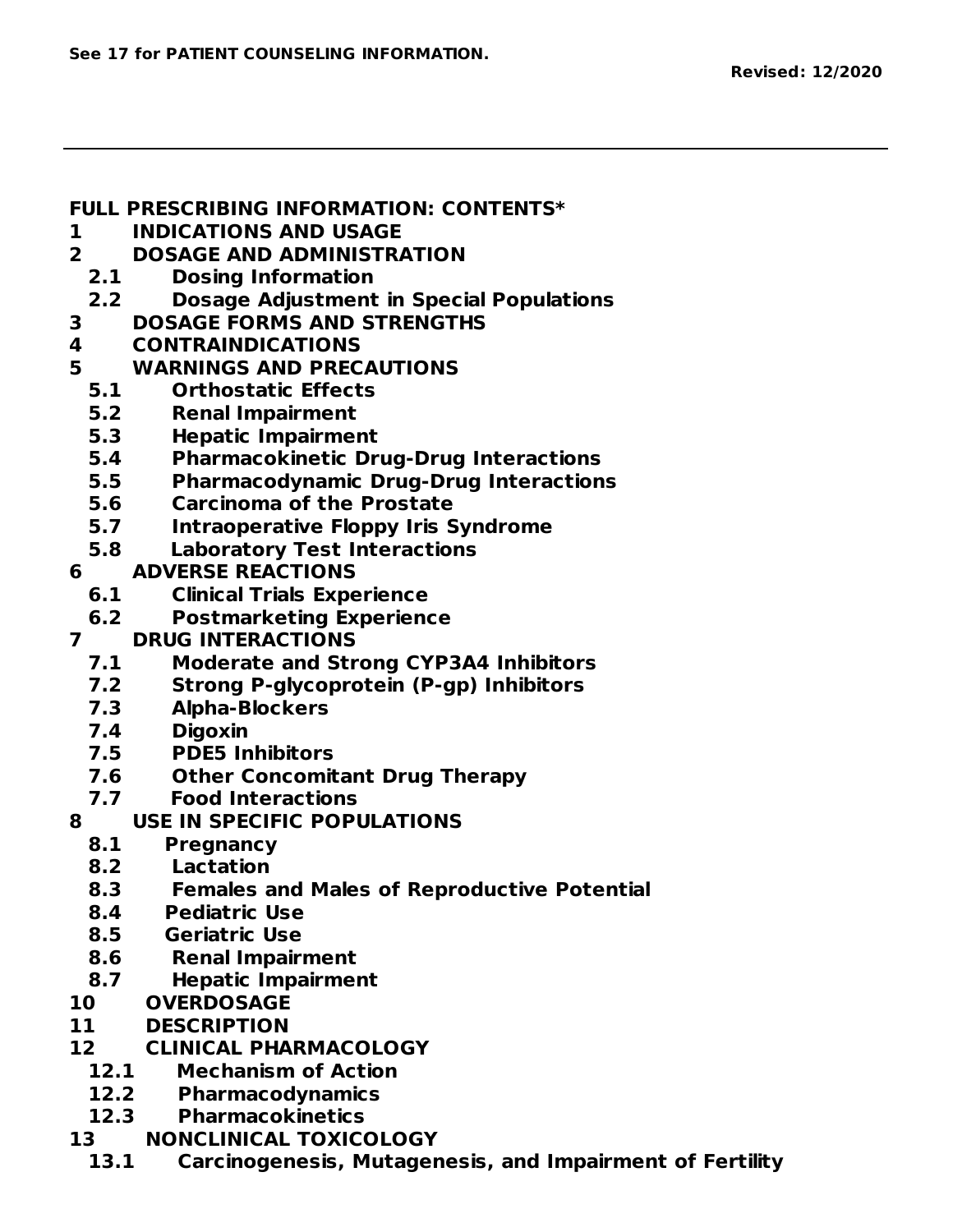### **14 CLINICAL STUDIES**

#### **14.1 Benign Prostatic Hyperplasia**

#### **16 HOW SUPPLIED/STORAGE AND HANDLING**

#### **17 PATIENT COUNSELING INFORMATION**

\* Sections or subsections omitted from the full prescribing information are not listed.

### **FULL PRESCRIBING INFORMATION**

### **1 INDICATIONS AND USAGE**

RAPAFLO $^\circledR$ , a selective alpha-1 adrenergic receptor antagonist, is indicated for the treatment of the signs and symptoms of benign prostatic hyperplasia (BPH) [see CLINICAL STUDIES (14)]. RAPAFLO is not indicated for the treatment of hypertension.

## **2 DOSAGE AND ADMINISTRATION**

### **2.1 Dosing Information**

The recommended dose is 8 mg orally once daily with a meal.

Patients who have difficulty swallowing pills and capsules may carefully open the RAPAFLO capsule and sprinkle the powder inside on a tablespoonful of applesauce. The applesauce should be swallowed immediately (within 5 minutes) without chewing and followed with an 8 oz glass of cool water to ensure complete swallowing of the powder. The applesauce used should not be hot, and it should be soft enough to be swallowed without chewing. Any powder/applesauce mixture should be used immediately (within 5 minutes) and not stored for future use. Subdividing the contents of a RAPAFLO capsule is not recommended [see CLINICAL PHARMACOLOGY (12.3)].

## **2.2 Dosage Adjustment in Special Populations**

Renal impairment: RAPAFLO is contraindicated in patients with severe renal impairment (CCr < 30 mL/min). In patients with moderate renal impairment (CCr 30-50 mL/min), the dose should be reduced to 4 mg once daily taken with a meal. No dosage adjustment is needed in patients with mild renal impairment (CCr 50-80 mL/min) [see CONTRAINDICATIONS (4), WARNINGS AND PRECAUTIONS (5.2), USE IN SPECIFIC POPULATIONS (8.6) and CLINICAL PHARMACOLOGY (12.3)].

Hepatic impairment: RAPAFLO has not been studied in patients with severe hepatic impairment (Child-Pugh score > 10) and is therefore contraindicated in these patients. No dosage adjustment is needed in patients with mild or moderate hepatic impairment [see CONTRAINDICATIONS (4), WARNINGS AND PRECAUTIONS (5.3), USE IN SPECIFIC POPULATIONS (8.7) and CLINICAL PHARMACOLOGY (12.3)].

## **3 DOSAGE FORMS AND STRENGTHS**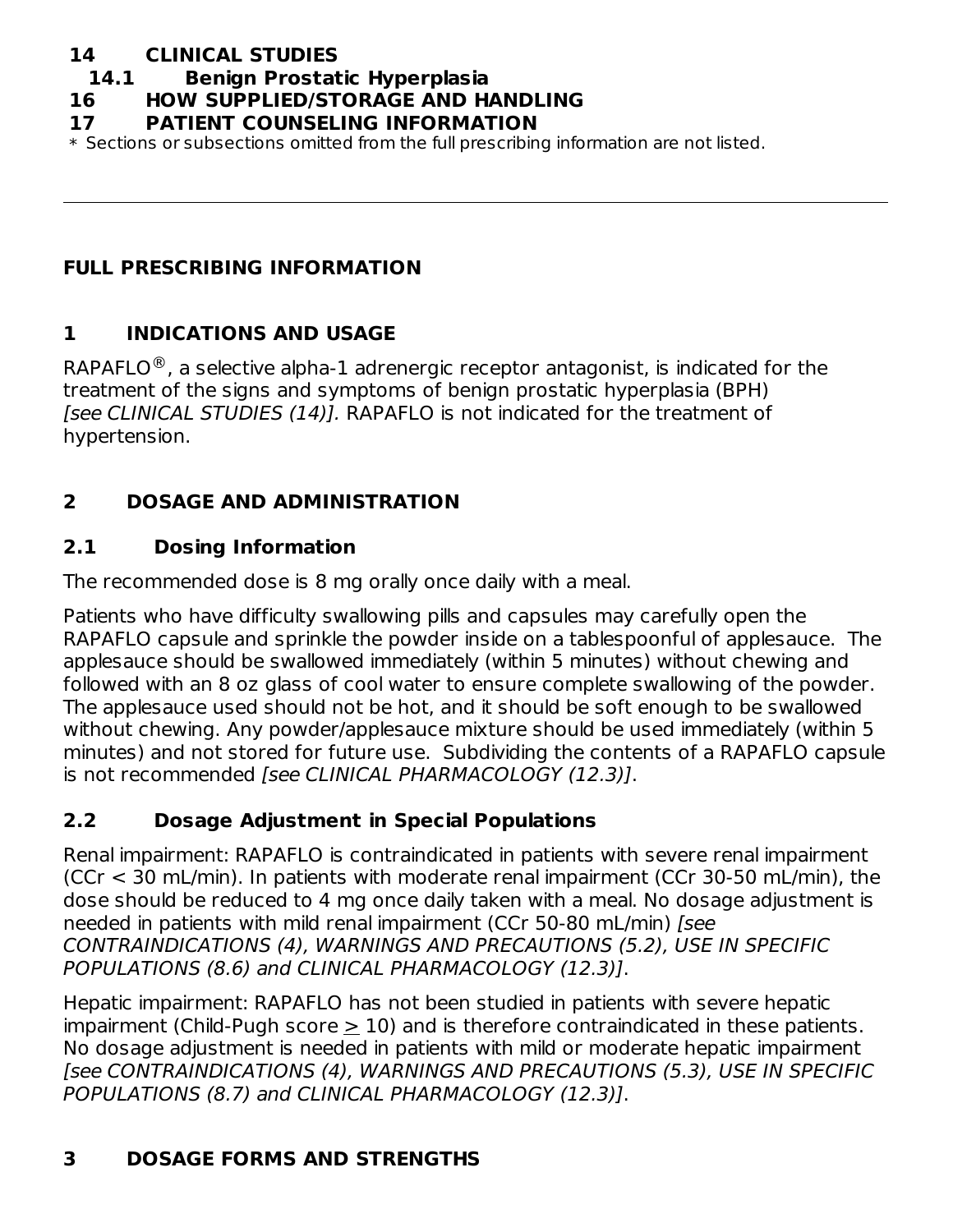The 8 mg capsules are white, opaque, hard #1 gelatin capsules imprinted with "WATSON 152" in green on the cap and "8 mg" in green on the body.

The 4 mg capsules are white, opaque, hard #3 gelatin capsules imprinted with "WATSON 151" in gold on the cap and "4 mg" in gold on the body.

# **4 CONTRAINDICATIONS**

- Severe renal impairment (CCr  $<$  30 mL/min)
- Severe hepatic impairment (Child-Pugh score  $> 10$ )
- Concomitant administration with strong Cytochrome P450 3A4 (CYP3A4) inhibitors (e.g., ketoconazole, clarithromycin, itraconazole, ritonavir) [see DRUG INTERACTIONS  $(7.1)$ ]
- Patients with a history of hypersensitivity to silodosin or any of the ingredients of RAPAFLO [see ADVERSE REACTIONS (6.2) and DESCRIPTION (11)]

# **5 WARNINGS AND PRECAUTIONS**

# **5.1 Orthostatic Effects**

Postural hypotension, with or without symptoms (e.g., dizziness) may develop when beginning RAPAFLO treatment. As with other alpha-blockers, there is potential for syncope. Patients should be cautioned about driving, operating machinery, or performing hazardous tasks when initiating therapy [see ADVERSE REACTIONS (6), USE IN SPECIFIC POPULATIONS (8.5), CLINICAL PHARMACOLOGY (12.2), and PATIENT COUNSELING INFORMATION (17)].

# **5.2 Renal Impairment**

In a clinical pharmacology study, plasma concentrations (AUC and C<sub>max</sub>) of silodosin were approximately three times higher in subjects with moderate renal impairment compared with subjects with normal renal function, while half-lives of silodosin doubled in duration. The dose of RAPAFLO should be reduced to 4 mg in patients with moderate renal impairment. Exercise caution and monitor such patients for adverse events [see USE IN SPECIFIC POPULATIONS (8.6) and CLINICAL PHARMACOLOGY (12.3)].

RAPAFLO is contraindicated in patients with severe renal impairment [see CONTRAINDICATIONS (4)].

# **5.3 Hepatic Impairment**

RAPAFLO has not been tested in patients with severe hepatic impairment, and therefore, should not be prescribed to such patients [see CONTRAINDICATIONS (4), USE IN SPECIFIC POPULATIONS (8.7) and CLINICAL PHARMACOLOGY (12.3)].

# **5.4 Pharmacokinetic Drug-Drug Interactions**

In a drug interaction study, co-administration of a single 8 mg dose of RAPAFLO with 400 mg ketoconazole, a strong CYP3A4 inhibitor, caused a 3.8-fold increase in maximum plasma silodosin concentrations and 3.2-fold increase in silodosin exposure (i.e., AUC). Concomitant use of ketoconazole or other strong CYP3A4 inhibitors (e.g., itraconazole, clarithromycin, ritonavir) is therefore contraindicated [see DRUG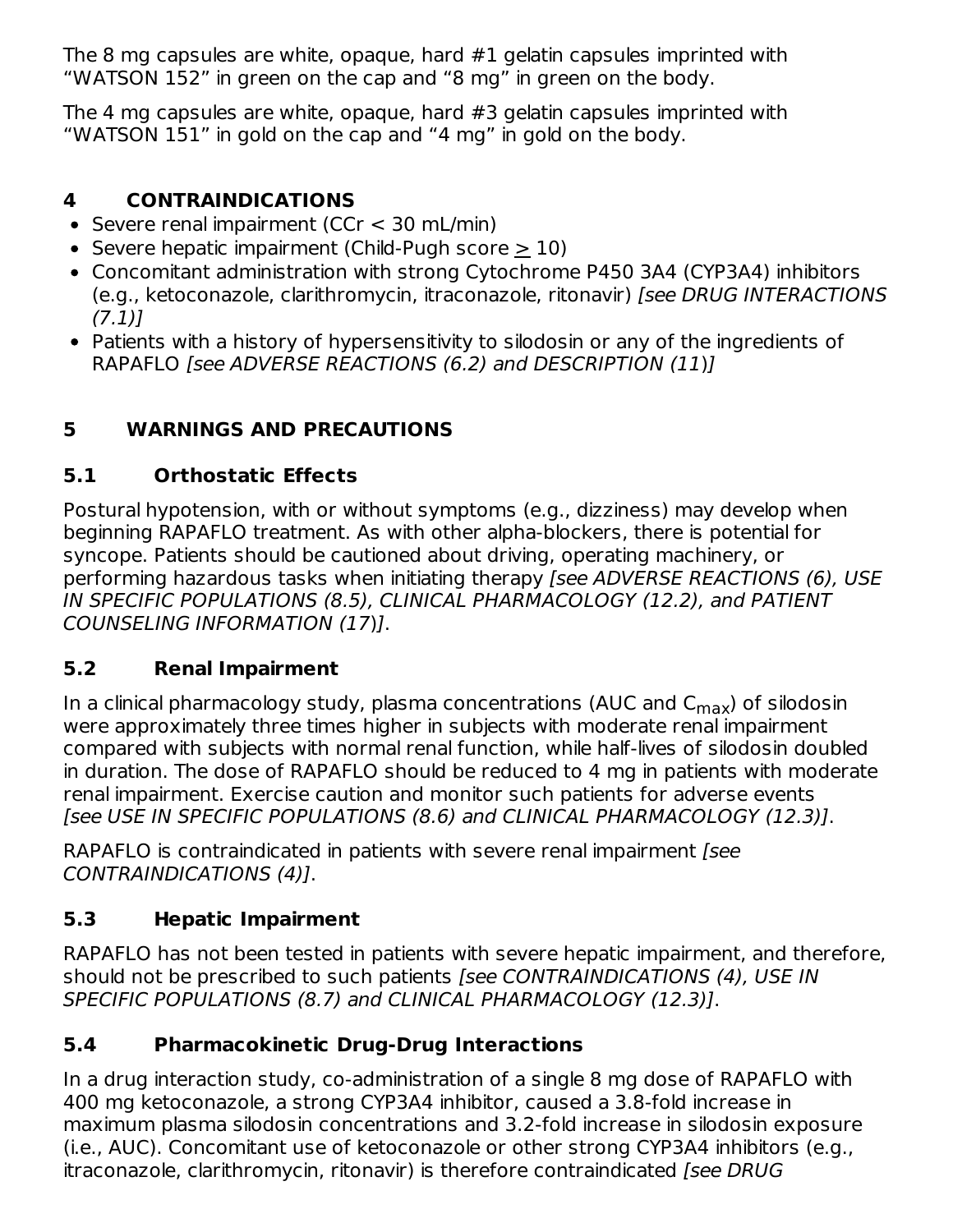INTERACTIONS (7.1)].

## **5.5 Pharmacodynamic Drug-Drug Interactions**

The pharmacodynamic interactions between silodosin and other alpha-blockers have not been determined. However, interactions may be expected, and RAPAFLO should not be used in combination with other alpha-blockers [see DRUG INTERACTIONS (7.3)].

A specific pharmacodynamic interaction study between silodosin and antihypertensive agents has not been performed. However, patients in the Phase 3 clinical studies taking concomitant antihypertensive medications with RAPAFLO did not experience a significant increase in the incidence of syncope, dizziness, or orthostasis. Nevertheless, exercise caution during concomitant use with antihypertensives and monitor patients for possible adverse events [see ADVERSE REACTIONS (6.1) and DRUG INTERACTIONS (7.6)].

Caution is also advised when alpha-adrenergic blocking agents including RAPAFLO are co-administered with PDE5 inhibitors. Alpha-adrenergic blockers and PDE5 inhibitors are both vasodilators that can lower blood pressure. Concomitant use of these two drug classes can potentially cause symptomatic hypotension [see DRUG INTERACTIONS  $(7.5)$ ].

## **5.6 Carcinoma of the Prostate**

Carcinoma of the prostate and BPH cause many of the same symptoms. These two diseases frequently co-exist. Therefore, patients thought to have BPH should be examined prior to starting therapy with RAPAFLO to rule out the presence of carcinoma of the prostate.

# **5.7 Intraoperative Floppy Iris Syndrome**

Intraoperative Floppy Iris Syndrome has been observed during cataract surgery in some patients on alpha-1 blockers or previously treated with alpha-1 blockers. This variant of small pupil syndrome is characterized by the combination of a flaccid iris that billows in response to intraoperative irrigation currents; progressive intraoperative miosis despite preoperative dilation with standard mydriatic drugs; and potential prolapse of the iris toward the phacoemulsification incisions. Patients planning cataract surgery should be told to inform their ophthalmologist that they are taking RAPAFLO [see ADVERSE REACTIONS (6.1)].

## **5.8 Laboratory Test Interactions**

No laboratory test interactions were observed during clinical evaluations. Treatment with RAPAFLO for up to 52 weeks had no significant effect on prostate-specific antigen (PSA).

# **6 ADVERSE REACTIONS**

# **6.1 Clinical Trials Experience**

Because clinical trials are conducted under widely varying conditions, adverse reaction rates observed in the clinical trials of a drug cannot be directly compared to rates in the clinical trials of another drug and may not reflect the rates observed in clinical practice.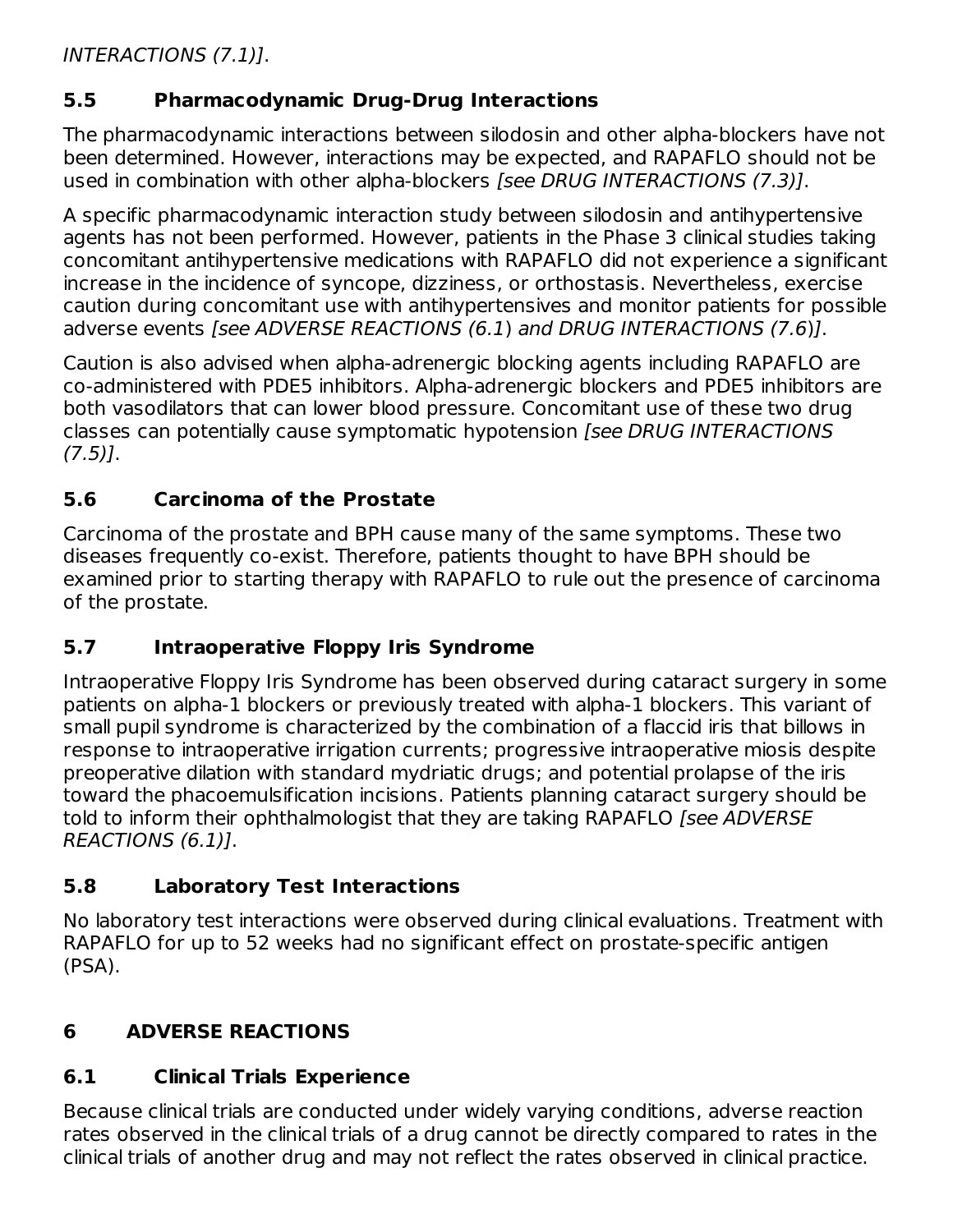In U.S. clinical trials, 897 patients with BPH were exposed to 8 mg RAPAFLO daily. This includes 486 patients exposed for 6 months and 168 patients exposed for 1 year. The population was 44 to 87 years of age, and predominantly Caucasian. Of these patients, 42.8% were 65 years of age or older and 10.7% were 75 years of age or older.

In double-blind, placebo controlled, 12-week clinical trials, 466 patients were administered RAPAFLO and 457 patients were administered placebo. At least one treatment-emergent adverse reaction was reported by 55.2% of RAPAFLO treated patients (36.8% for placebo treated). The majority (72.1%) of adverse reactions for the RAPAFLO treated patients (59.8% for placebo treated) were qualified by the investigator as mild. A total of 6.4% of RAPAFLO treated patients (2.2% for placebo treated) discontinued therapy due to an adverse reaction (treatment-emergent), the most common reaction being retrograde ejaculation (2.8%) for RAPAFLO treated patients. Retrograde ejaculation is reversible upon discontinuation of treatment.

# **Adverse Reactions observed in at least 2% of patients:**

The incidence of treatment-emergent adverse reactions listed in the following table were derived from two 12-week, multicenter, double-blind, placebo-controlled clinical studies of RAPAFLO 8 mg daily in BPH patients. Adverse reactions that occurred in at least 2% of patients treated with RAPAFLO and more frequently than with placebo are shown in Table 1.

#### **Table 1 Adverse Reactions Occurring in ≥ 2% of Patients in 12-week, Placebo-Controlled Clinical Trials**

| <b>Adverse</b><br><b>Reactions</b> | <b>RAPAFLO</b><br>$N = 466$<br>n(%) | <b>Placebo</b><br>$N =$<br>457<br>n (%) |
|------------------------------------|-------------------------------------|-----------------------------------------|
| Retrograde                         | 131 (28.1)                          | 4(0.9)                                  |
| Ejaculation                        |                                     |                                         |
| <b>Dizziness</b>                   | 15(3.2)                             | 5(1.1)                                  |
| Diarrhea                           | 12(2.6)                             | 6(1.3)                                  |
| Orthostatic                        | 12(2.6)                             | 7(1.5)                                  |
| <b>Hypotension</b>                 |                                     |                                         |
| Headache                           | 11(2.4)                             | 4(0.9)                                  |
| Nasopharyngitis                    | 11 (2.4)                            | 10(2.2)                                 |
| <b>Nasal Congestion</b>            | 10(2.1)                             | 1(0.2)                                  |

In the two 12-week, placebo-controlled clinical trials, the following adverse events were reported by between 1% and 2% of patients receiving RAPAFLO and occurred more frequently than with placebo: insomnia, PSA increased, sinusitis, abdominal pain, asthenia, and rhinorrhea. One case of syncope in a patient taking prazosin concomitantly and one case of priapism were reported in the RAPAFLO treatment group.

In a 9-month open-label safety study of RAPAFLO, one case of Intraoperative Floppy Iris Syndrome (IFIS) was reported.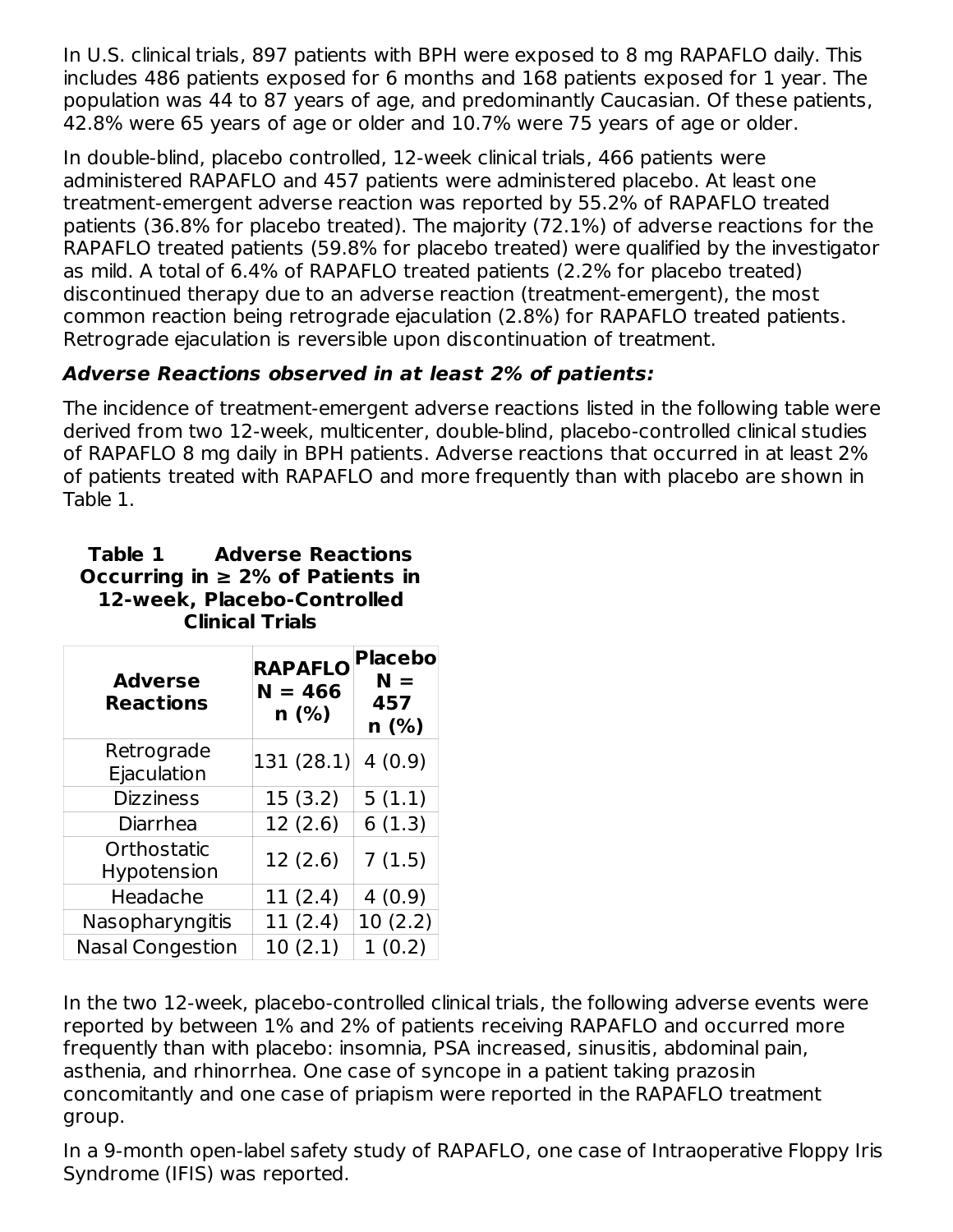## **6.2 Postmarketing Experience**

The following adverse reactions have been identified during post approval use of silodosin. Because these reactions are reported voluntarily from a population of uncertain size, it is not always possible to reliably estimate their frequency or establish a causal relationship to drug exposure:

Skin and subcutaneous tissue disorders: toxic skin eruption, purpura, skin rash, pruritus, and urticaria

Hepatobiliary disorders: jaundice, impaired hepatic function associated with increased transaminase values

Immune system disorders: allergic-type reactions, not limited to skin reactions including swollen tongue and pharyngeal edema resulting in serious outcomes

# **7 DRUG INTERACTIONS**

## **7.1 Moderate and Strong CYP3A4 Inhibitors**

In a clinical metabolic inhibition study, a 3.8-fold increase in silodosin maximum plasma concentrations and 3.2-fold increase in silodosin exposure were observed with concurrent administration of a strong CYP3A4 inhibitor, 400 mg ketoconazole. Use of strong CYP3A4 inhibitors such as itraconazole or ritonavir may cause plasma concentrations of silodosin to increase. Concomitant administration of strong CYP3A4 inhibitors and RAPAFLO is contraindicated *[see CONTRAINDICATIONS (4), WARNINGS* AND PRECAUTIONS (5.4) and CLINICAL PHARMACOLOGY (12.3)].

The effect of moderate CYP3A4 inhibitors on the pharmacokinetics of silodosin has not been evaluated. Concomitant administration with moderate CYP3A4 inhibitors (e.g., diltiazem, erythromycin, verapamil) may increase concentration of RAPAFLO. Exercise caution and monitor patients for adverse events when co-administering RAPAFLO with moderate CYP3A4 inhibitors.

# **7.2 Strong P-glycoprotein (P-gp) Inhibitors**

In vitro studies indicated that silodosin is a P-gp substrate. Ketoconazole, a CYP3A4 inhibitor that also inhibits P-gp, caused significant increase in exposure to silodosin. Inhibition of P-gp may lead to increased silodosin concentration. RAPAFLO is therefore not recommended in patients taking strong P-gp inhibitors such as cyclosporine [see CLINICAL PHARMACOLOGY (12.3)].

# **7.3 Alpha-Blockers**

The pharmacodynamic interactions between silodosin and other alpha-blockers have not been determined. However, interactions may be expected, and RAPAFLO should not be used in combination with other alpha-blockers [see WARNINGS AND PRECAUTIONS  $(5.5)$ ].

## **7.4 Digoxin**

The effect of co-administration of RAPAFLO and digoxin 0.25 mg/day for 7 days was evaluated in a clinical trial in 16 healthy males, aged 18 to 45 years. Concomitant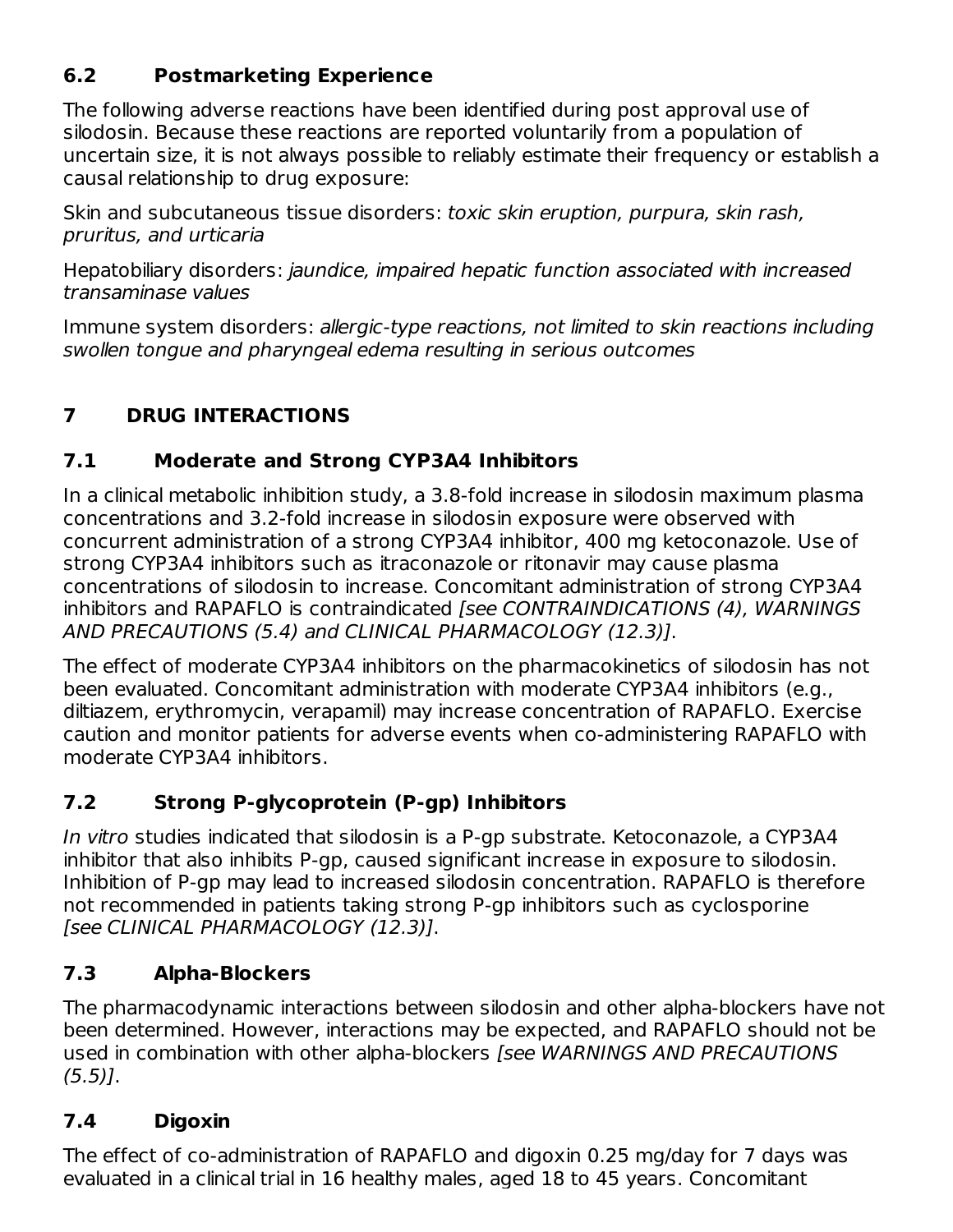evaluated in a clinical trial in 16 healthy males, aged 18 to 45 years. Concomitant administration of RAPAFLO and digoxin did not significantly alter the steady state pharmacokinetics of digoxin. No dose adjustment is required.

# **7.5 PDE5 Inhibitors**

Co-administration of RAPAFLO with a single dose of 100 mg sildenafil or 20 mg tadalafil was evaluated in a placebo-controlled clinical study that included 24 healthy male subjects, 45 to 78 years of age. Orthostatic vital signs were monitored in the 12-hour period following concomitant dosing. During this period, the total number of positive orthostatic test results was greater in the group receiving RAPAFLO plus a PDE5 inhibitor compared with RAPAFLO alone. No events of symptomatic orthostasis or dizziness were reported in subjects receiving RAPAFLO with a PDE5 inhibitor.

# **7.6 Other Concomitant Drug Therapy**

## Antihypertensives

The pharmacodynamic interactions between silodosin and antihypertensives have not been rigorously investigated in a clinical study. However, approximately one-third of the patients in clinical studies used concomitant antihypertensive medications with RAPAFLO. The incidence of dizziness and orthostatic hypotension in these patients was higher than in the general silodosin population (4.6% versus 3.8% and 3.4% versus 3.2%, respectively). Exercise caution during concomitant use with antihypertensives and monitor patients for possible adverse events [see WARNINGS AND PRECAUTIONS  $(5.5)$ ].

### Metabolic Interactions

In vitro data indicate that silodosin does not have the potential to inhibit or induce cytochrome P450 enzyme systems.

# **7.7 Food Interactions**

The effect of a moderate fat, moderate calorie meal on silodosin pharmacokinetics was variable and decreased silodosin maximum plasma concentration (C<sub>max</sub>) by approximately 18 to 43% and exposure (AUC) by 4 to 49% across three different studies. Safety and efficacy clinical trials for RAPAFLO were always conducted in the presence of food intake. Patients should be instructed to take silodosin with a meal to reduce risk of adverse events [see CLINICAL PHARMACOLOGY (12.3)].

# **8 USE IN SPECIFIC POPULATIONS**

# **8.1 Pregnancy**

### Risk Summary

RAPAFLO is not indicated for use in females.

## **8.2 Lactation**

RAPAFLO is not indicated for use in females.

# **8.3 Females and Males of Reproductive Potential**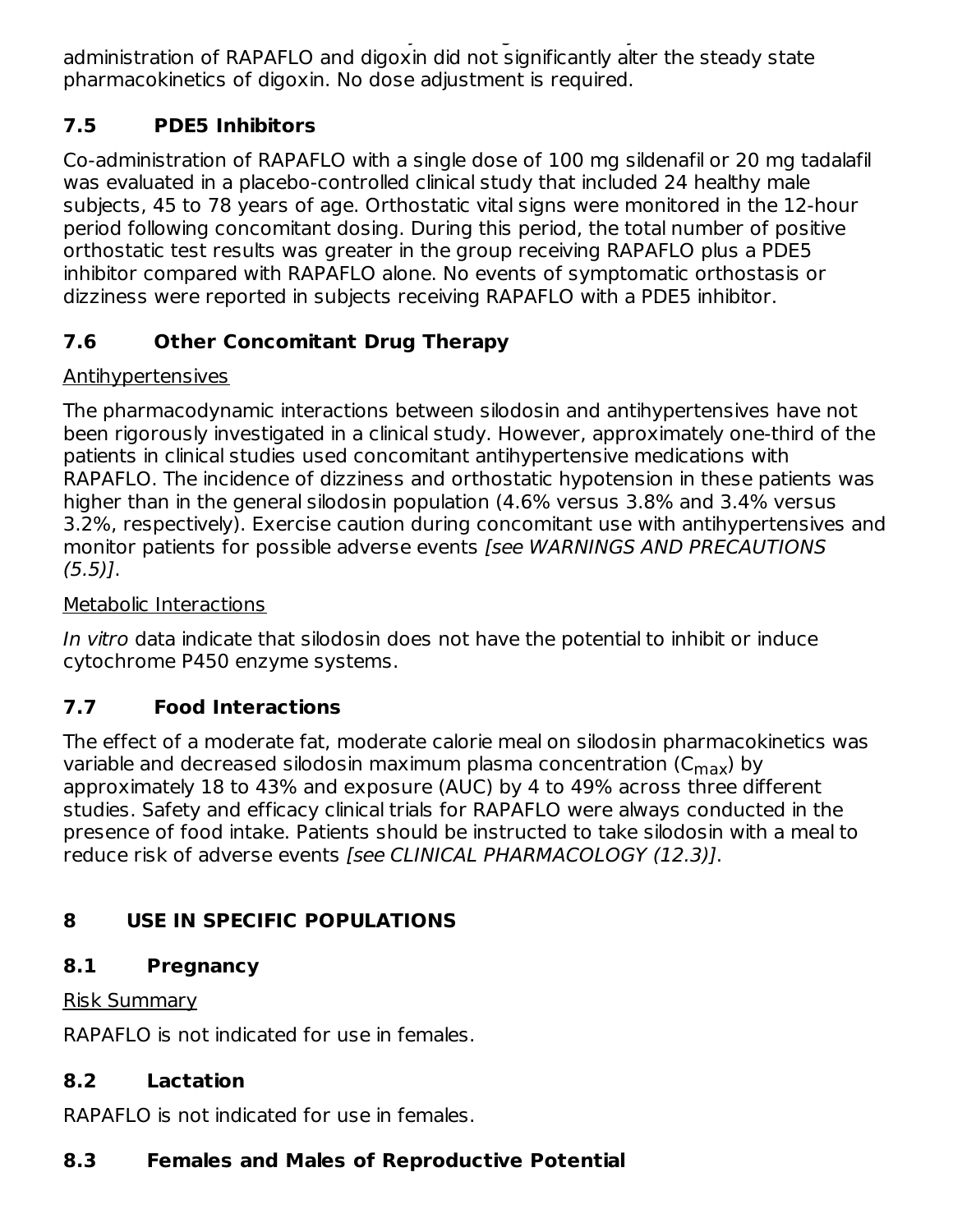#### **Infertility**

Males

Possible effects on male fertility could be observed based on findings in rats at exposures that were at least two times higher than at the MRHD (based on AUC). These findings may be reversible, and the clinical relevance is unknown [see NONCLINICAL TOXICOLOGY (13.1)].

## **8.4 Pediatric Use**

RAPAFLO is not indicated for use in pediatric patients. Safety and effectiveness in pediatric patients have not been established.

### **8.5 Geriatric Use**

In double-blind, placebo-controlled, 12-week clinical studies of RAPAFLO, 259 (55.6%) were under 65 years of age, 207 (44.4%) patients were 65 years of age and over, while 60 (12.9%) patients were 75 years of age and over. Orthostatic hypotension was reported in 2.3% of RAPAFLO patients < 65 years of age (1.2% for placebo), 2.9% of RAPAFLO patients  $> 65$  years of age (1.9% for placebo), and 5.0% of patients  $> 75$ years of age (0% for placebo). There were otherwise no significant differences in safety or effectiveness between older and younger patients [see CLINICAL PHARMACOLOGY (12.3)].

### **8.6 Renal Impairment**

The effect of renal impairment on silodosin pharmacokinetics was evaluated in a single dose study of six male patients with moderate renal impairment and seven male subjects with normal renal function. Plasma concentrations of silodosin were approximately three times higher in subjects with moderate renal impairment compared with subjects with normal renal function.

RAPAFLO should be reduced to 4 mg per day in patients with moderate renal impairment. Exercise caution and monitor patients for adverse events.

RAPAFLO has not been studied in patients with severe renal impairment. RAPAFLO is contraindicated in patients with severe renal impairment [see CONTRAINDICATIONS (4), WARNINGS AND PRECAUTIONS (5.2) and CLINICAL PHARMACOLOGY (12.3)].

## **8.7 Hepatic Impairment**

In a study comparing nine male patients with moderate hepatic impairment (Child-Pugh scores 7 to 9), to nine healthy male subjects, the single dose pharmacokinetics of silodosin were not significantly altered in patients with hepatic impairment. No dosing adjustment is required in patients with mild or moderate hepatic impairment.

RAPAFLO has not been studied in patients with severe hepatic impairment. RAPAFLO is contraindicated in patients with severe hepatic impairment [see CONTRAINDICATIONS (4), WARNINGS AND PRECAUTIONS (5.3) and CLINICAL PHARMACOLOGY (12.3)].

# **10 OVERDOSAGE**

RAPAFLO was evaluated at doses of up to 48 mg/day in healthy male subjects. The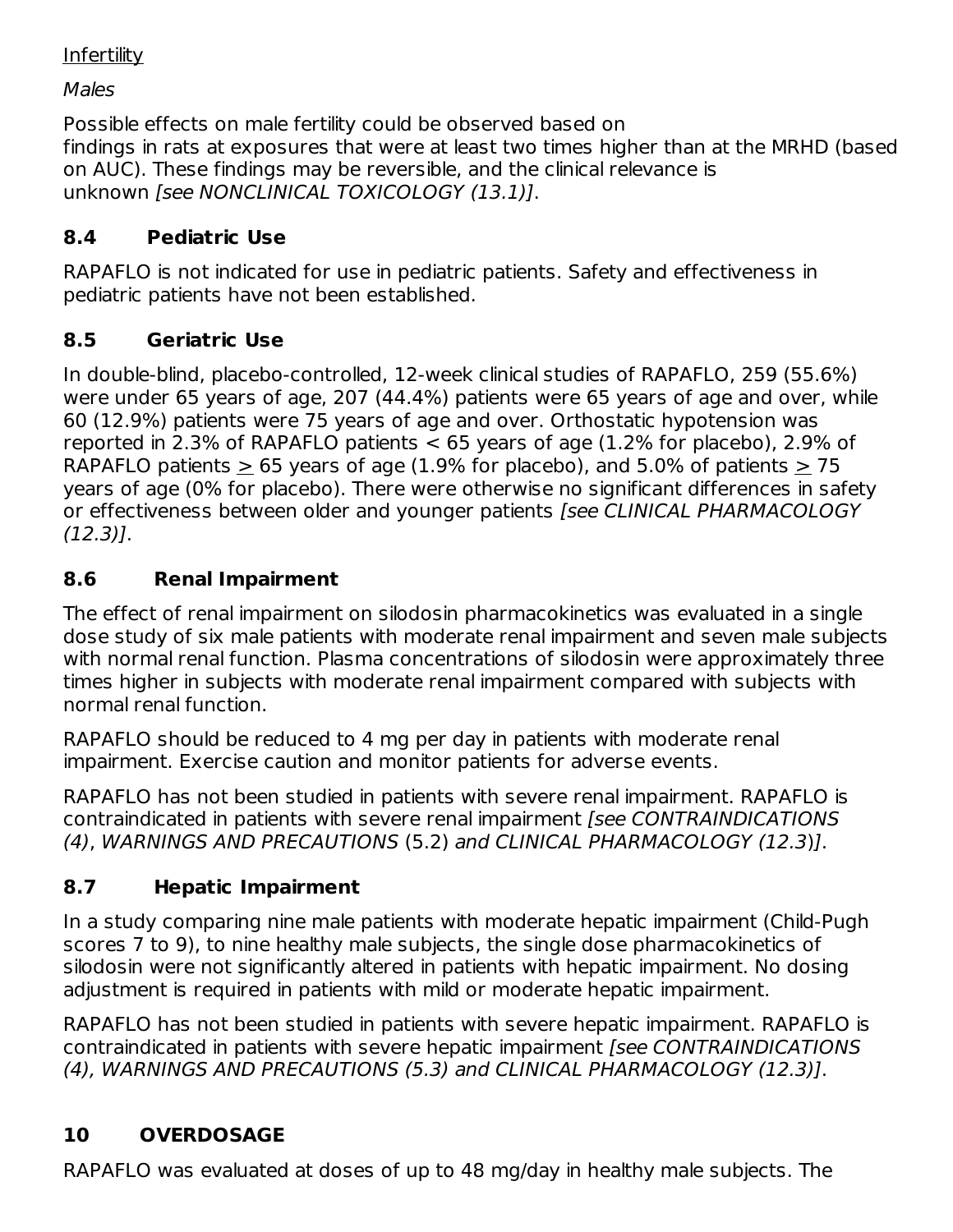dose-limiting adverse event was postural hypotension.

Should overdose of RAPAFLO lead to hypotension, support of the cardiovascular system is of first importance. Restoration of blood pressure and normalization of heart rate may be accomplished by maintaining the patient in the supine position. If this measure is inadequate, administration of intravenous fluid should be considered. If necessary, vasopressors could be used, and renal function should be monitored and supported as needed. Dialysis is unlikely to be of significant benefit since silodosin is highly (97%) protein bound.

## **11 DESCRIPTION**

RAPAFLO is the brand name for silodosin, a selective antagonist of alpha-1 adrenoreceptors. The chemical name of silodosin is 1-(3-Hydroxypropyl)-5-[(2R)-2-({2- [2-(2,2,2-trifluoroethoxy)phenoxy]ethyl}amino)propyl]-2,3-dihydro-1H-indole-7 carboxamide and the molecular formula is  $\mathsf{C}_{25}\mathsf{H}_{32}\mathsf{F}_3\mathsf{N}_3\mathsf{O}_4$  with a molecular weight of 495.53. The structural formula of silodosin is:



Silodosin is a white to pale yellowish white powder that melts at approximately 105 to 109°C. It is very soluble in acetic acid, freely soluble in alcohol, and very slightly soluble in water.

Each RAPAFLO 8 mg capsule for oral administration contains 8 mg silodosin, and the following inactive ingredients: D-mannitol, magnesium stearate, pregelatinized starch, and sodium lauryl sulfate. The size #1 hard gelatin capsules contain gelatin and titanium dioxide. The capsules are printed with edible ink containing FD&C Blue No. 1 Aluminum Lake and yellow iron oxide.

Each RAPAFLO 4 mg capsule for oral administration contains 4 mg silodosin, and the following inactive ingredients: D-mannitol, magnesium stearate, pregelatinized starch, and sodium lauryl sulfate. The size #3 hard gelatin capsules contain gelatin and titanium dioxide. The capsules are printed with edible ink containing yellow iron oxide.

## **12 CLINICAL PHARMACOLOGY**

## **12.1 Mechanism of Action**

Silodosin is a selective antagonist of post-synaptic alpha-1 adrenoreceptors, which are located in the human prostate, bladder base, bladder neck, prostatic capsule, and prostatic urethra. Blockade of these alpha-1 adrenoreceptors can cause smooth muscle in these tissues to relax, resulting in an improvement in urine flow and a reduction in BPH symptoms.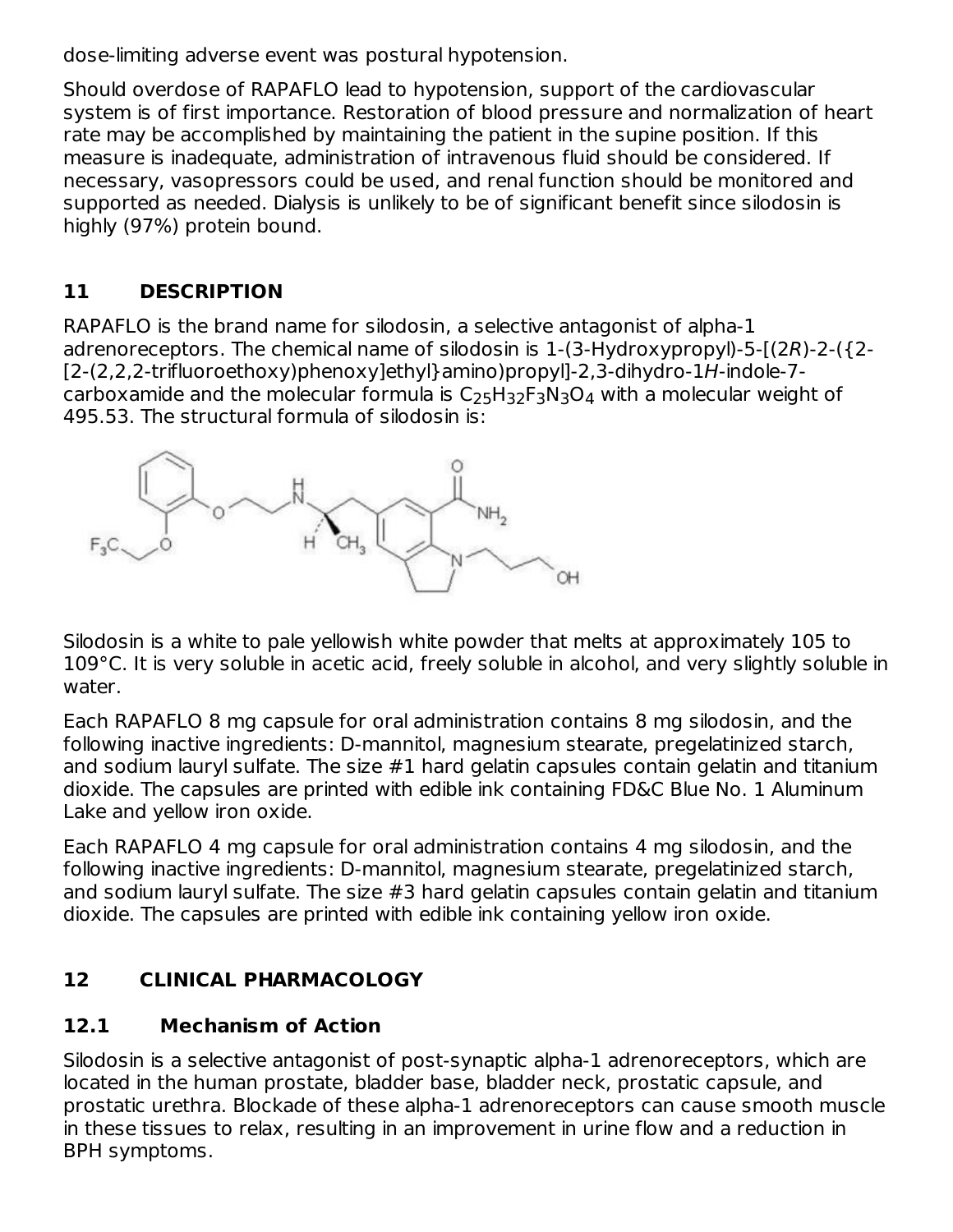An *in vitro* study examining binding affinity of silodosin to the three subtypes of the alpha-1 adrenoreceptors (alpha-1A, alpha-1B, and alpha-1D) was conducted. The results of the study demonstrated that silodosin binds with high affinity to the alpha-1A subtype.

## **12.2 Pharmacodynamics**

## Orthostatic Effects

A test for postural hypotension was conducted 2 to 6 hours after the first dose in the two 12-week, double-blind, placebo-controlled clinical studies. After the patient had been at rest in a supine position for 5 minutes, the patient was asked to stand. Blood pressure and heart rate were assessed at 1 minute and 3 minutes after standing. A positive result was defined as a > 30 mmHg decrease in systolic blood pressure, or a > 20 mmHg decrease in diastolic blood pressure, or a > 20 bpm increase in heart rate [see WARNINGS AND PRECAUTIONS (5.1)].

#### **Table 2 Summary of Orthostatic Test Results in 12-week, Placebo-Controlled Clinical Trials**

| Time of<br><b>Measurement</b> | <b>Test</b><br><b>Result</b> | <b>RAPAFLO Placebo</b><br>$N = 466$<br>$n$ (%) | $N = 457$<br>$n$ (%) |
|-------------------------------|------------------------------|------------------------------------------------|----------------------|
| 1 Minute After<br>Standing    |                              | Negative 459 (98.7)                            | 454<br>(99.6)        |
|                               | Positive                     | 6(1.3)                                         | 2(0.4)               |
| 3 Minutes After<br>Standing   |                              | Negative 456 (98.1)                            | 454<br>(99.6)        |
|                               | Positive                     | (1.9)                                          | 2(0.4)               |

## Cardiac Electrophysiology

The effect of RAPAFLO on QT interval was evaluated in a double-blind, randomized, active- (moxifloxacin) and placebo-controlled, parallel-group study in 189 healthy male subjects aged 18 to 45 years. Subjects received either RAPAFLO 8 mg, RAPAFLO 24 mg, or placebo once daily for five days, or a single dose of moxifloxacin 400 mg on Day 5 only. The 24 mg dose of RAPAFLO was selected to achieve blood levels of silodosin that may be seen in a "worst-case" scenario exposure (i.e., in the setting of concomitant renal disease or use of strong CYP3A4 inhibitors) [see CONTRAINDICATIONS (4), WARNINGS AND PRECAUTIONS (5.3) and CLINICAL PHARMACOLOGY (12.3)]. QT interval was measured during a 24-hour period following dosing on Day 5 (at silodosin steady state).

RAPAFLO was not associated with an increase in individual corrected (QTcI) QT interval at any time during steady state measurement, while moxifloxacin, the active control, was associated with a maximum 9.59 msec increase in QTcI.

There has been no signal of Torsade de Pointes in the post-marketing experience with silodosin outside the United States.

# **12.3 Pharmacokinetics**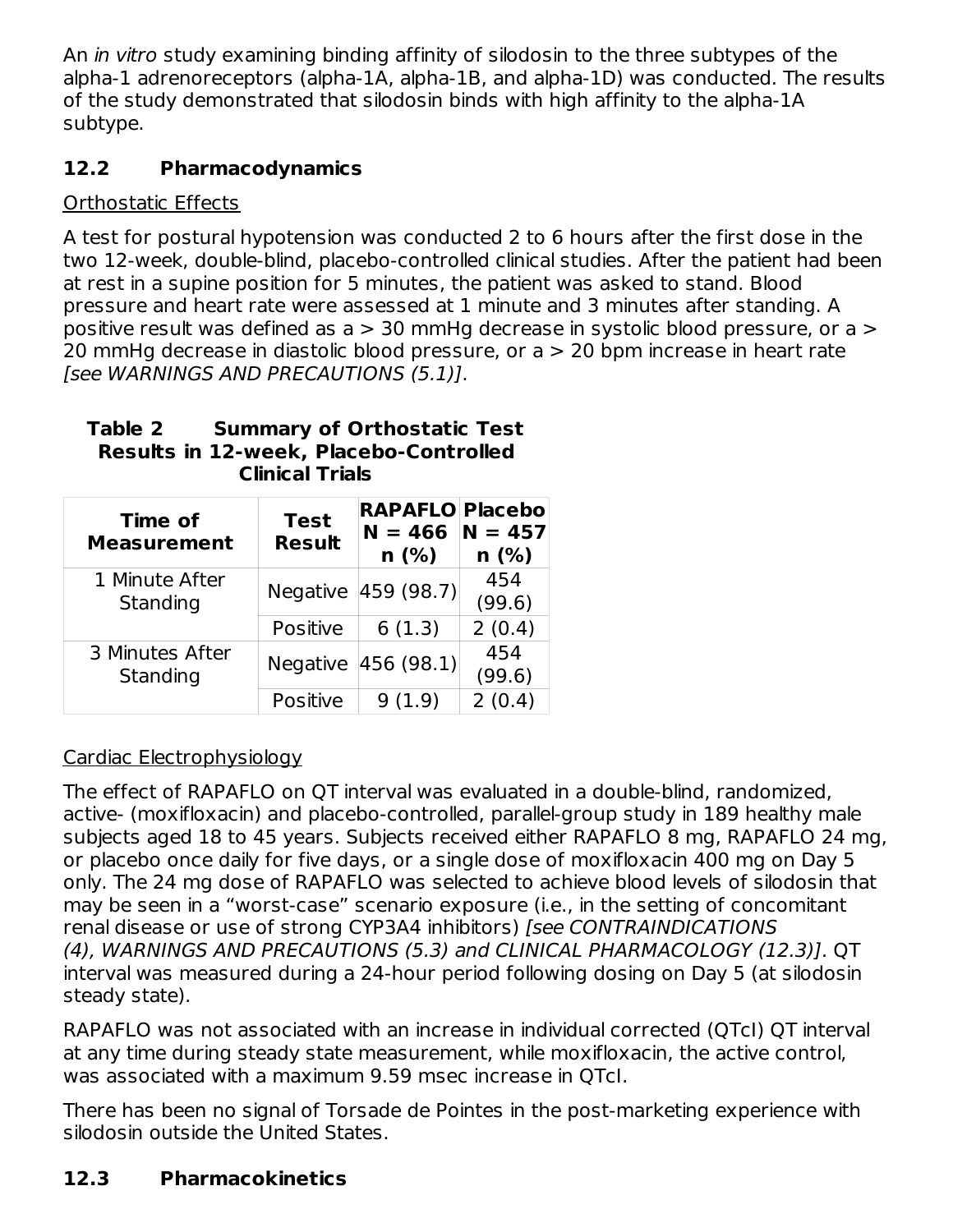The pharmacokinetics of silodosin have been evaluated in adult male subjects with doses ranging from 0.1 mg to 24 mg per day. The pharmacokinetics of silodosin are linear throughout this dosage range.

#### Absorption

The pharmacokinetic characteristics of silodosin 8 mg once daily were determined in a multi-dose, open-label, 7-day pharmacokinetic study completed in 19 healthy, targetaged ( $\geq$  45 years of age) male subjects. Table 3 presents the steady state pharmacokinetics of this study.

#### **Table 3 Mean (±SD) Steady State Pharmacokinetic Parameters in Healthy Males Following Silodosin 8 mg Once Daily with Food**

| ⊾max<br>(ng/mL)  | <sup>ւ</sup> max<br>(hours)                                                                                     | $t_{1/2}$<br>(hours) | $AUC_{SS}$<br>$(ng \cdot hr/mL)$ |
|------------------|-----------------------------------------------------------------------------------------------------------------|----------------------|----------------------------------|
| $61.6 \pm 27.54$ | $2.6 \pm 0.90$                                                                                                  | $13.3 \pm 8.07$      | $373.4 \pm 164.94$               |
|                  | the contract of the contract of the contract of the contract of the contract of the contract of the contract of | $\blacksquare$       | .                                |

 $\mathsf{C}_{\mathsf{max}} = \mathsf{max}$ imum concentration, t $_{\mathsf{max}} = \mathsf{time}$  to reach  $\mathsf{C}_{\mathsf{max}}$ , t $_{1/2} = \mathsf{elimination}$ half-life,

 $AUC_{SS}$  = steady state area under the concentration-time curve



**Figure 1 Mean (±SD) Silodosin Steady State Plasma Concentration-Time Profile in Healthy Target-Aged Subjects Following Silodosin 8 mg Once Daily with Food**

The absolute bioavailability is approximately 32%.

#### Food Effect

The maximum effect of food (i.e., co-administration with a high fat, high calorie meal) on the PK of silodosin was not evaluated. The effect of a moderate fat, moderate calorie meal was variable and decreased silodosin C $_{\sf max}$  by approximately 18 to 43% and AUC by 4 to 49% across three different studies.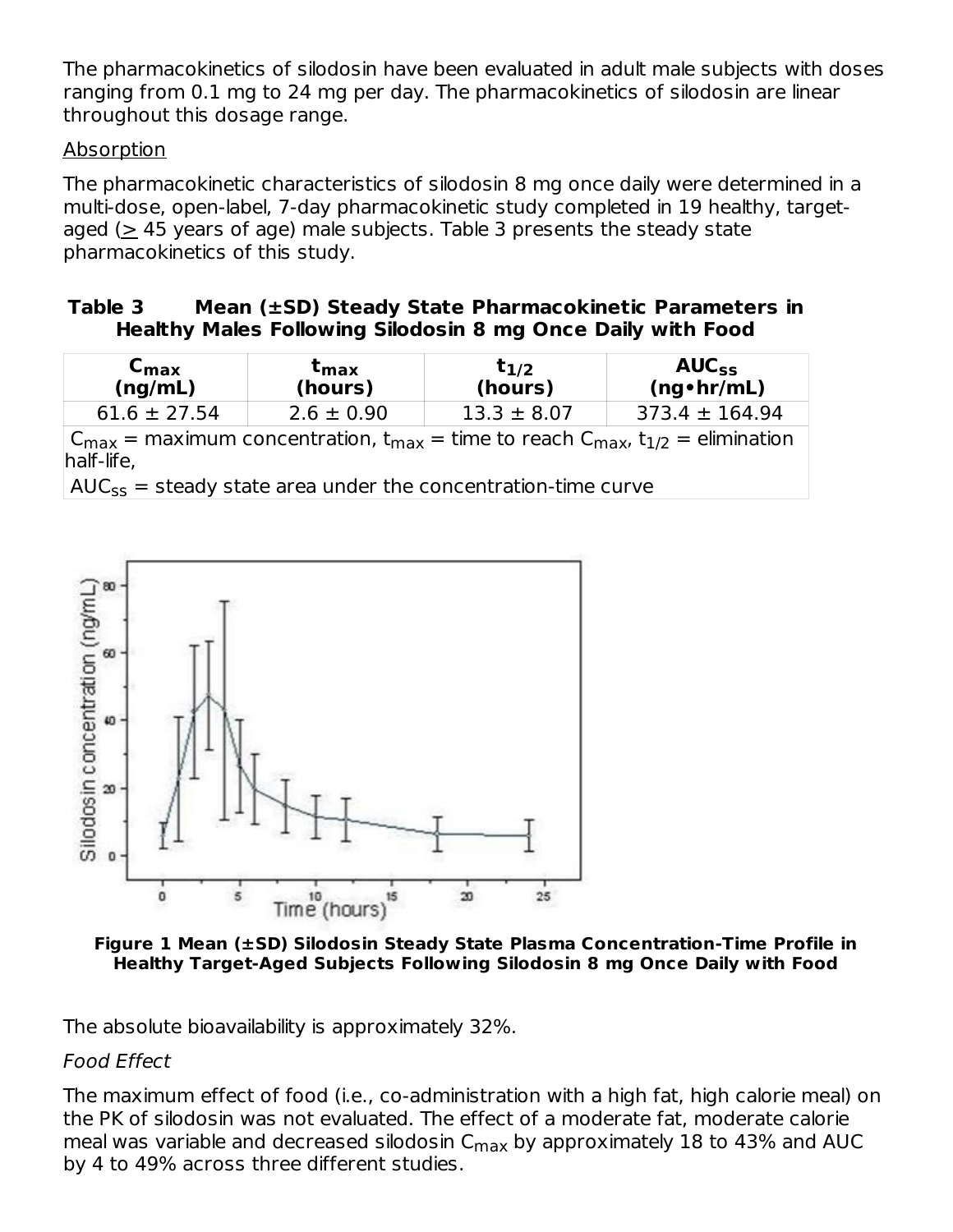In a single-center, open-label, single-dose, randomized, two-period crossover study in twenty healthy male subjects age 21 to 43 years under fed conditions, a study was conducted to evaluate the relative bioavailability of the contents of an 8 mg capsule (size #1) of silodosin sprinkled on applesauce compared to the product administered as an intact capsule. Based on AUC $_{\rm 0\text{-}24}$  and C $_{\rm max}$ , silodosin administered by sprinkling the contents of a RAPAFLO capsule onto a tablespoonful of applesauce was found to be bioequivalent to administering the capsule whole.

### **Distribution**

Silodosin has an apparent volume of distribution of 49.5 L and is approximately 97% protein bound.

## **Elimination**

### Metabolism

Silodosin undergoes extensive metabolism through glucuronidation, alcohol and aldehyde dehydrogenase, and cytochrome P450 3A4 (CYP3A4) pathways. The main metabolite of silodosin is a glucuronide conjugate (KMD-3213G) that is formed via direct conjugation of silodosin by UDP-glucuronosyltransferase 2B7 (UGT2B7). Coadministration with inhibitors of UGT2B7 (e.g., probenecid, valproic acid, fluconazole) may potentially increase exposure to silodosin. KMD-3213G, which has been shown in vitro to be active, has an extended half-life (approximately 24 hours) and reaches plasma exposure (AUC) approximately four times greater than that of silodosin. The second major metabolite (KMD-3293) is formed via alcohol and aldehyde dehydrogenases and reaches plasma exposures similar to that of silodosin. KMD-3293 is not expected to contribute significantly to the overall pharmacologic activity of RAPAFLO.

## Excretion

Following oral administration of  $^{14}$ C-labeled silodosin, the recovery of radioactivity after 10 days was approximately 33.5% in urine and 54.9% in feces. After intravenous administration, the plasma clearance of silodosin was approximately 10 L/hour.

### Special Populations

## Race

No clinical studies specifically investigating the effects of race have been performed.

### **Geriatric**

In a study comparing 12 geriatric males (mean age 69 years) and 9 young males (mean age 24 years), the exposure (AUC) and elimination half-life of silodosin were approximately 15% and 20%, respectively, greater in geriatric than young subjects. No difference in the C<sub>max</sub> of silodosin was observed *[see USE IN SPECIFIC POPULATIONS*  $(8.5)$ ].

## Pediatric

RAPAFLO has not been evaluated in patients less than 18 years of age.

## Renal Impairment

In a study with six subjects with moderate renal impairment, the total silodosin (bound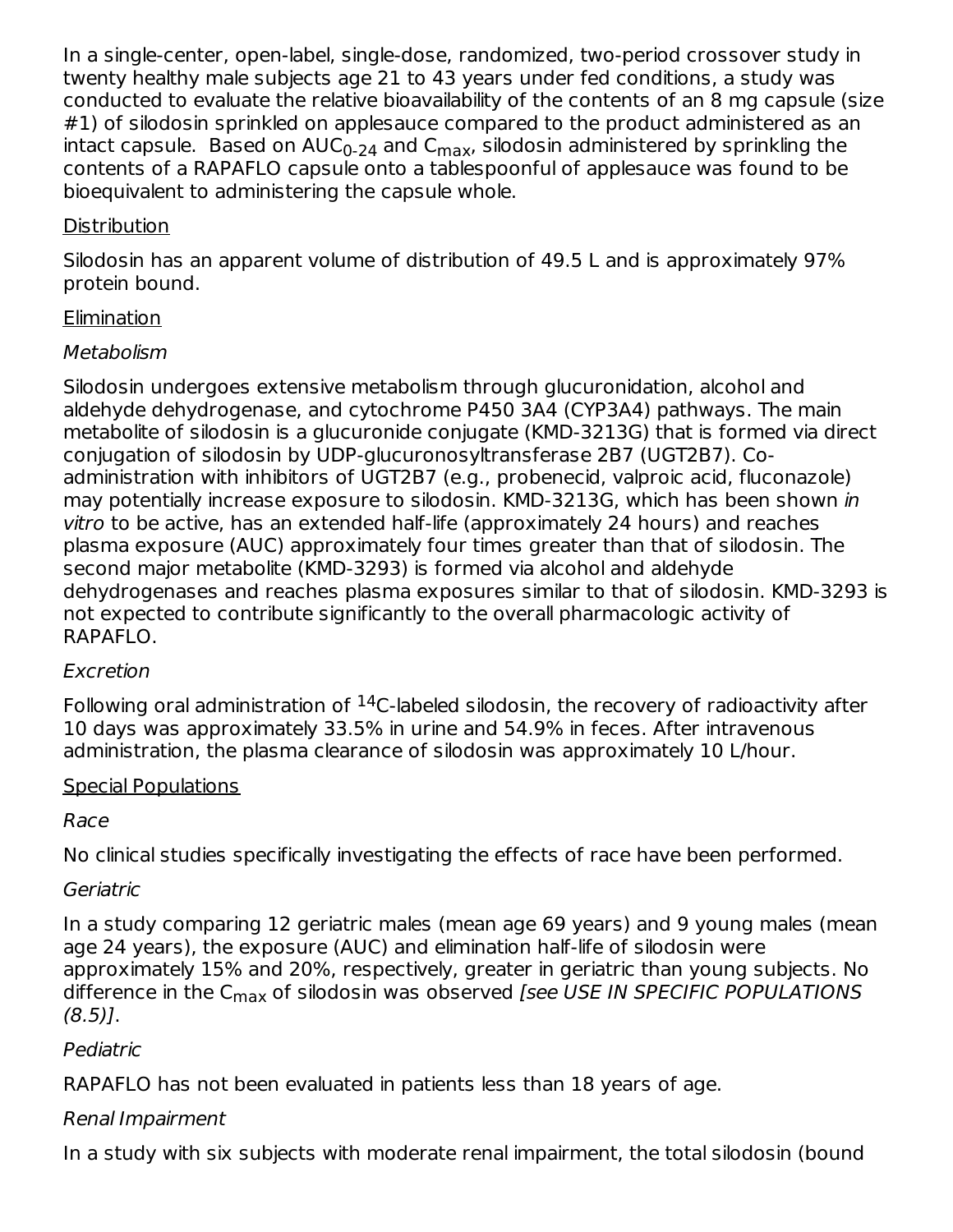and unbound) AUC, C<sub>max</sub>, and elimination half-life were 3.2-, 3.1-, and 2-fold higher, respectively, compared to seven subjects with normal renal function. The unbound silodosin AUC and  $\mathsf{C}_{\mathsf{max}}$  were 2.0- and 1.5-fold higher, respectively, in subjects with moderate renal impairment compared to the normal controls.

In controlled and uncontrolled clinical studies, the incidence of orthostatic hypotension and dizziness was greater in subjects with moderate renal impairment treated with 8 mg RAPAFLO daily than in subjects with normal or mildly impaired renal function *[see*] CONTRAINDICATIONS (4), WARNINGS AND PRECAUTIONS (5.2) and USE IN SPECIFIC POPULATIONS (8.6)].

#### Hepatic Impairment

In a study comparing nine male patients with moderate hepatic impairment (Child-Pugh scores 7 to 9), to nine healthy male subjects, the single dose pharmacokinetic disposition of silodosin was not significantly altered in the patients with moderate hepatic impairment. No dosing adjustment is required in patients with mild or moderate hepatic impairment. The pharmacokinetics of silodosin in patients with severe hepatic impairment have not been studied [see CONTRAINDICATIONS (4), WARNINGS AND PRECAUTIONS (5.3) and USE IN SPECIFIC POPULATIONS (8.7)].

#### Drug Interactions

### Cytochrome P450 (CYP) 3A4 Inhibitors

Two clinical drug interaction studies were conducted in which a single oral dose of silodosin was co-administered with the strong CYP3A4 inhibitor, ketoconazole, at doses of 400 mg and 200 mg, respectively, once daily for 4 days. Co-administration of 8 mg silodosin with 400 mg ketoconazole led to 3.8-fold increase in silodosin C $_{\sf max}$  and 3.2fold increase in AUC. Co-administration of 4 mg silodosin with 200 mg ketoconazole led to similar increases: 3.7- and 2.9-fold in silodosin  $\mathsf{C}_{\mathsf{max}}$  and AUC, respectively. Silodosin is contraindicated with strong CYP3A4 inhibitors.

The effect of moderate CYP3A4 inhibitors on the pharmacokinetics of silodosin has not been evaluated. Due to the potential for increased exposure to silodosin, caution should be exercised when co-administering silodosin with moderate CYP3A4 inhibitors, particularly those that also inhibit P-glycoprotein (e.g., verapamil, erythromycin).

### P-glycoprotein (P-gp) Inhibitors

In vitro studies indicated that silodosin is a P-gp substrate. A drug interaction study with a strong P-gp inhibitor has not been conducted. However, in drug interaction studies with ketoconazole, a CYP3A4 inhibitor that also inhibits P-gp, significant increase in exposure to silodosin was observed [see CLINICAL PHARMACOLOGY (12.3)]. Inhibition of P-gp may lead to increased silodosin concentration. Silodosin is not recommended in patients taking strong P-gp inhibitors (e.g., cyclosporine).

#### Digoxin

The effect of silodosin on the pharmacokinetics of digoxin was evaluated in a multiple dose, single-sequence, crossover study of 16 healthy males, aged 18 to 45 years. A loading dose of digoxin was administered as 0.5 mg twice daily for one day. Following the loading doses, digoxin (0.25 mg once daily) was administered alone for seven days and then concomitantly with silodosin 4 mg twice a day for the next seven days. No significant differences in digoxin AUC and  $\mathsf{C}_{\mathsf{max}}$  were observed when digoxin was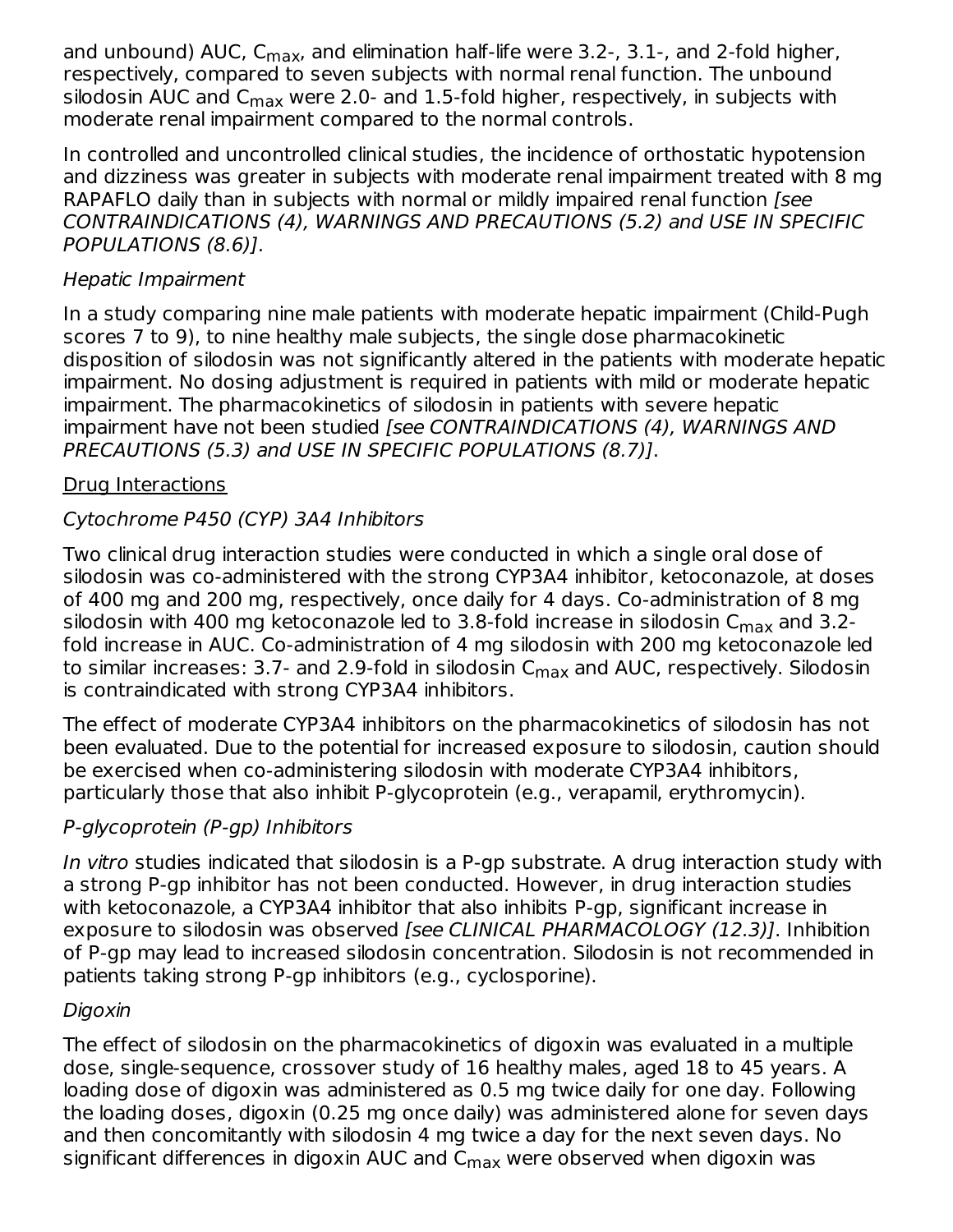administered alone or concomitantly with silodosin.

Other Metabolic Enzymes and Transporters

In vitro studies indicated that silodosin administration is not likely to inhibit the activity of CYP1A2, CYP2A6, CYP2C9, CYP2C19, CYP2D6, CYP2E1, and CYP3A4 or induce the activity of CYP1A2, CYP2C8, CYP2C9, CYP2C19, CYP3A4, and P-gp.

## **13 NONCLINICAL TOXICOLOGY**

### **13.1 Carcinogenesis, Mutagenesis, and Impairment of Fertility**

In a 2-year oral carcinogenicity study in rats administered doses up to 150 mg/kg/day [about 8 times the exposure at the MRHD based on AUC of silodosin], an increase in thyroid follicular cell tumor incidence was seen in male rats receiving doses of 150 mg/kg/day. Silodosin induced stimulation of thyroid stimulating hormone (TSH) secretion in the male rat as a result of increased metabolism and decreased circulating levels of thyroxine (T $_4$ ). These changes are believed to produce specific morphological and functional changes in the rat thyroid including hypertrophy, hyperplasia, and neoplasia. Silodosin did not alter TSH or  $T_4$  levels in clinical trials and no effects based on thyroid examinations were noted. The relevance to human risk of these thyroid tumors in rats is not known.

In a 2-year oral carcinogenicity study in mice administered doses up to 100 mg/kg/day in males (about 9 times the exposure at the MRHD based on AUC of silodosin) and 400 mg/kg/day in females (about 72 times the exposure at the MRHD based on AUC), there were no significant tumor findings in male mice. Female mice treated for 2 years with doses of 150 mg/kg/day (about 29 times the exposure at the MRHD based on AUC) or greater had statistically significant increases in the incidence of mammary gland adenoacanthomas and adenocarcinomas. The increased incidence of mammary gland neoplasms in female mice was considered secondary to silodosin-induced hyperprolactinemia measured in the treated mice. Elevated prolactin levels were not observed in clinical trials. The relevance to human risk of prolactin-mediated endocrine tumors in mice is not known. Rats and mice do not produce glucuronidated silodosin, which is present in human serum at approximately four times the level of circulating silodosin and which has similar pharmacological activity to silodosin.

Silodosin produced no evidence of mutagenic or genotoxic potential in the *in vitro* Ames assay, mouse lymphoma assay, unscheduled DNA synthesis assay and the in vivo mouse micronucleus assay. A weakly positive response was obtained in two in vitro Chinese Hamster Lung (CHL) tests for chromosomal aberration assays at high, cytotoxic concentrations.

Treatment of male rats with silodosin for 15 days resulted in decreased fertility at the high dose of 20 mg/kg/day (about 2 times the exposure at the MRHD based on AUC) which was reversible following a two-week recovery period. No effect was observed at 6 mg/kg/day. The clinical relevance of this finding is not known.

In a fertility study in female rats, the high dose of 20 mg/kg/day (about 1 to 4 times the exposure at the MRHD based on AUC) resulted in estrus cycle changes, but no effect on fertility. No effect on the estrus cycle was observed at 6 mg/kg/day.

In a male rat fertility study, sperm viability and count were significantly lower after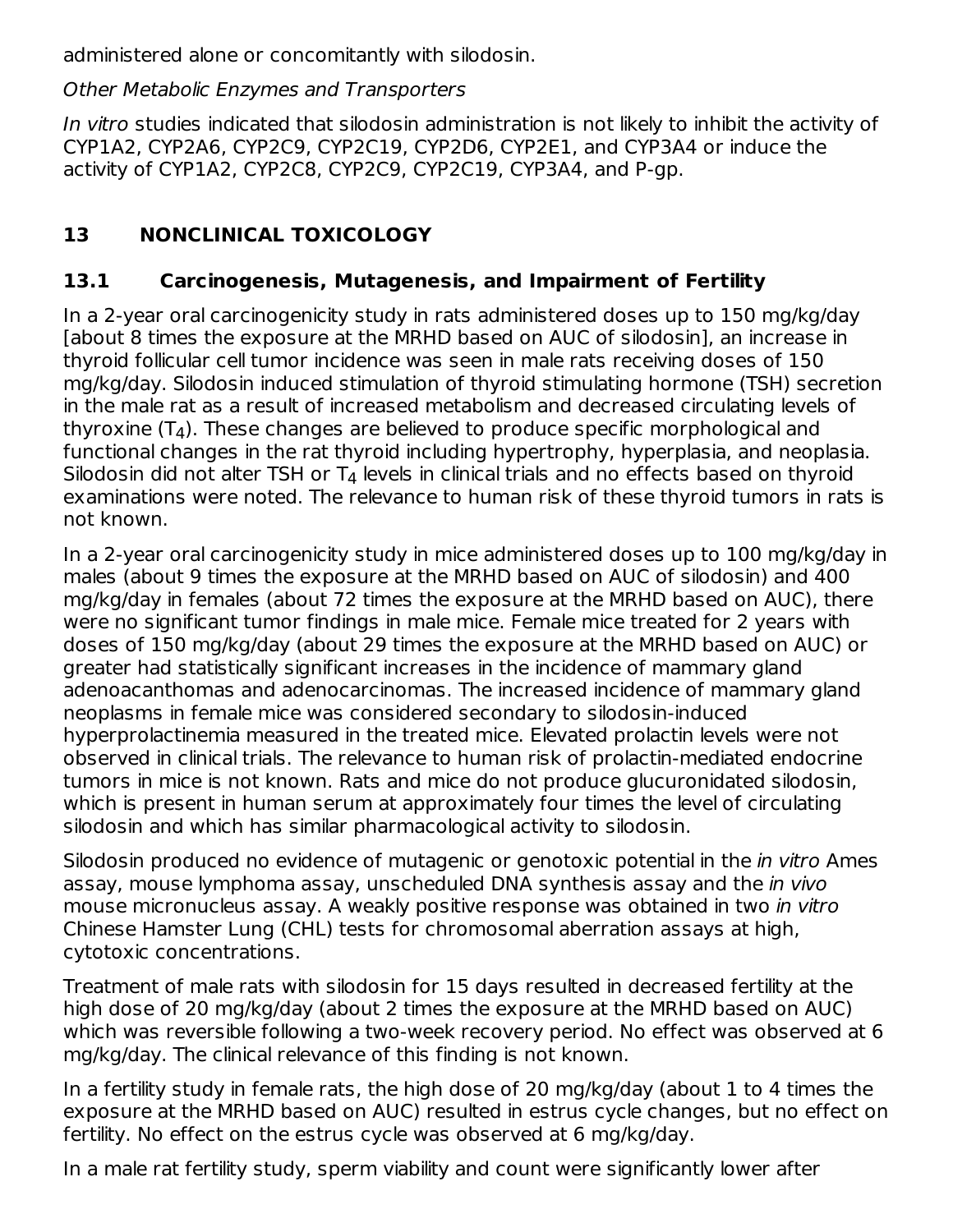administration of 600 mg/kg/day (about 65 times the exposure at the MRHD based on AUC) for one month. Histopathological examination of infertile males revealed changes in the testes and epididymides at 200 mg/kg/day (about 30 times the exposure at the MRHD based on AUC).

## **14 CLINICAL STUDIES**

## **14.1 Benign Prostatic Hyperplasia**

Two 12-week, randomized, double-blind, placebo-controlled, multicenter studies were conducted with 8 mg daily of silodosin. In these two studies, 923 patients [mean age 64.6 years; Caucasian (89.3%), Hispanic (4.9%), Black (3.9%), Asian (1.2%), Other (0.8%)] were randomized and 466 patients received RAPAFLO 8 mg daily. The two studies were identical in design except for the inclusion of pharmacokinetic sampling in Study 1. The primary efficacy assessment was the International Prostate Symptom Score (IPSS) which evaluated irritative (frequency, urgency, and nocturia), and obstructive (hesitancy, incomplete emptying, intermittency, and weak stream) symptoms. Maximum urine flow rate (Q<sub>max</sub>) was a secondary efficacy measure.

Mean changes from baseline to last assessment (Week 12) in total IPSS score were statistically significantly greater for groups treated with RAPAFLO than those treated with placebo in both studies (Table 4 and Figures 2 and 3).

#### **Table 4 Mean Change (SD) from Baseline to Week 12 in International Prostate Symptom Score in Two Randomized, Controlled, Double-Blind Studies**

|                                                                                            |                                       | Study 1                           |                   | <b>Study 2</b>                        |                                  |             |  |
|--------------------------------------------------------------------------------------------|---------------------------------------|-----------------------------------|-------------------|---------------------------------------|----------------------------------|-------------|--|
| <b>Total Symptom</b><br><b>Score</b>                                                       | <b>RAPAFLO</b><br>8 mg<br>$(n = 233)$ | <b>Placebol</b><br>$(n =$<br>228) | p-<br>value       | <b>RAPAFLO</b><br>8 mg<br>$(n = 233)$ | <b>Placebo</b><br>$(n =$<br>229) | p-<br>value |  |
| <b>Baseline</b>                                                                            | 21.5<br>(5.38)                        | 21.4<br>(4.91)                    |                   | 21.2<br>(4.88)                        | 21.2<br>(4.92)                   |             |  |
| Week 12 / LOCF<br>Change from Baseline                                                     | $-6.5(6.73)$                          | $-3.6$<br>(5.85)                  | $\prec$<br>0.0001 | $-6.3(6.54)$                          | $-3.4$<br>(5.83)                 | 0.0001      |  |
| LOCF - Last observation carried forward for those not completing 12 weeks of<br>treatment. |                                       |                                   |                   |                                       |                                  |             |  |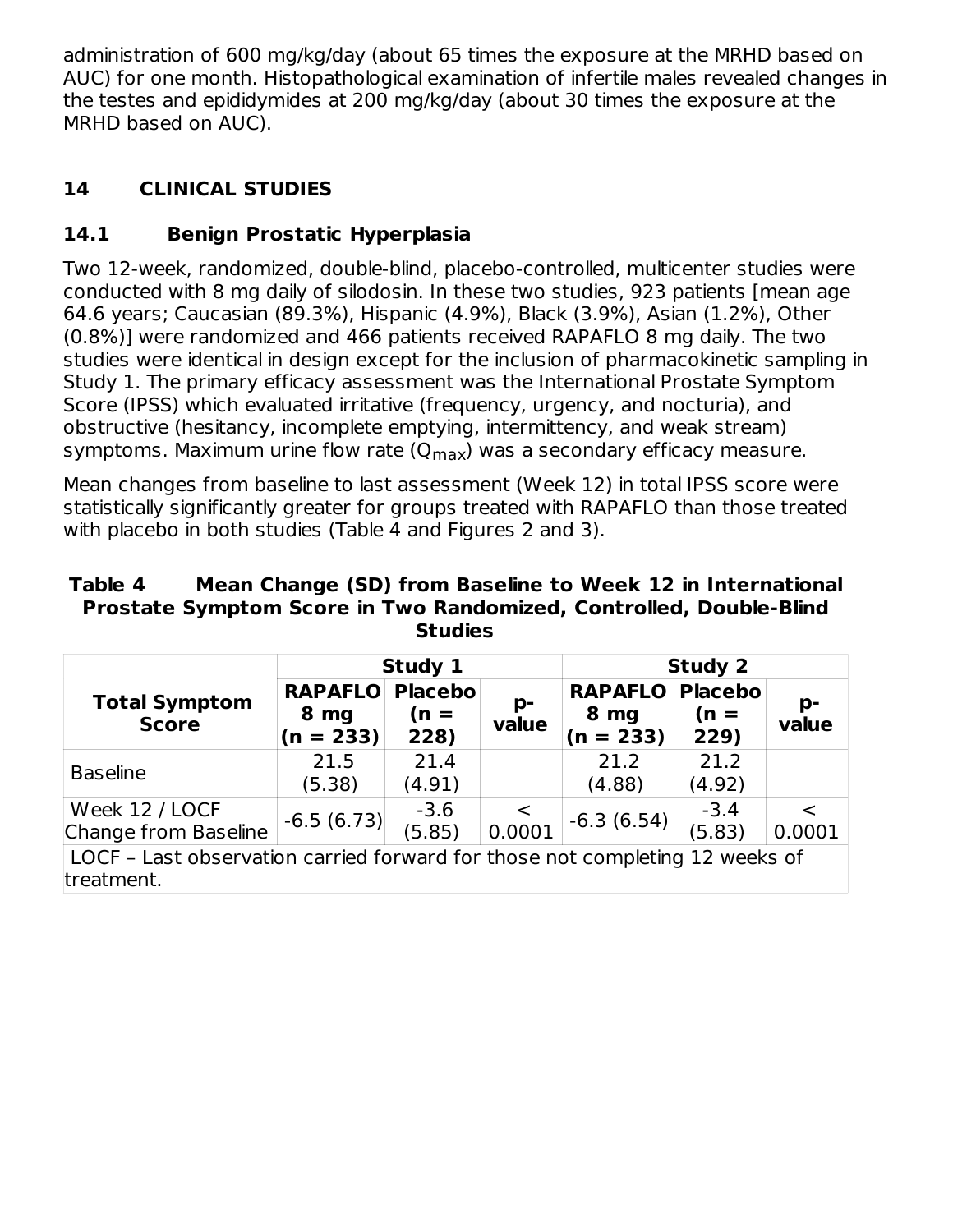

Day

**Figure 2 Mean Change from Baseline in IPSS Total Score by Treatment Group and Visit in Study 1**

B - Baseline determination taken Day 1 of the study before the initial dose. Subsequent values are observed cases except for LOCF values.

LOCF - Last observation carried forward for those not completing 12 weeks of treatment.



Day

**Figure 3 Mean Change from Baseline in IPSS Total Score by Treatment Group and Visit in Study 2**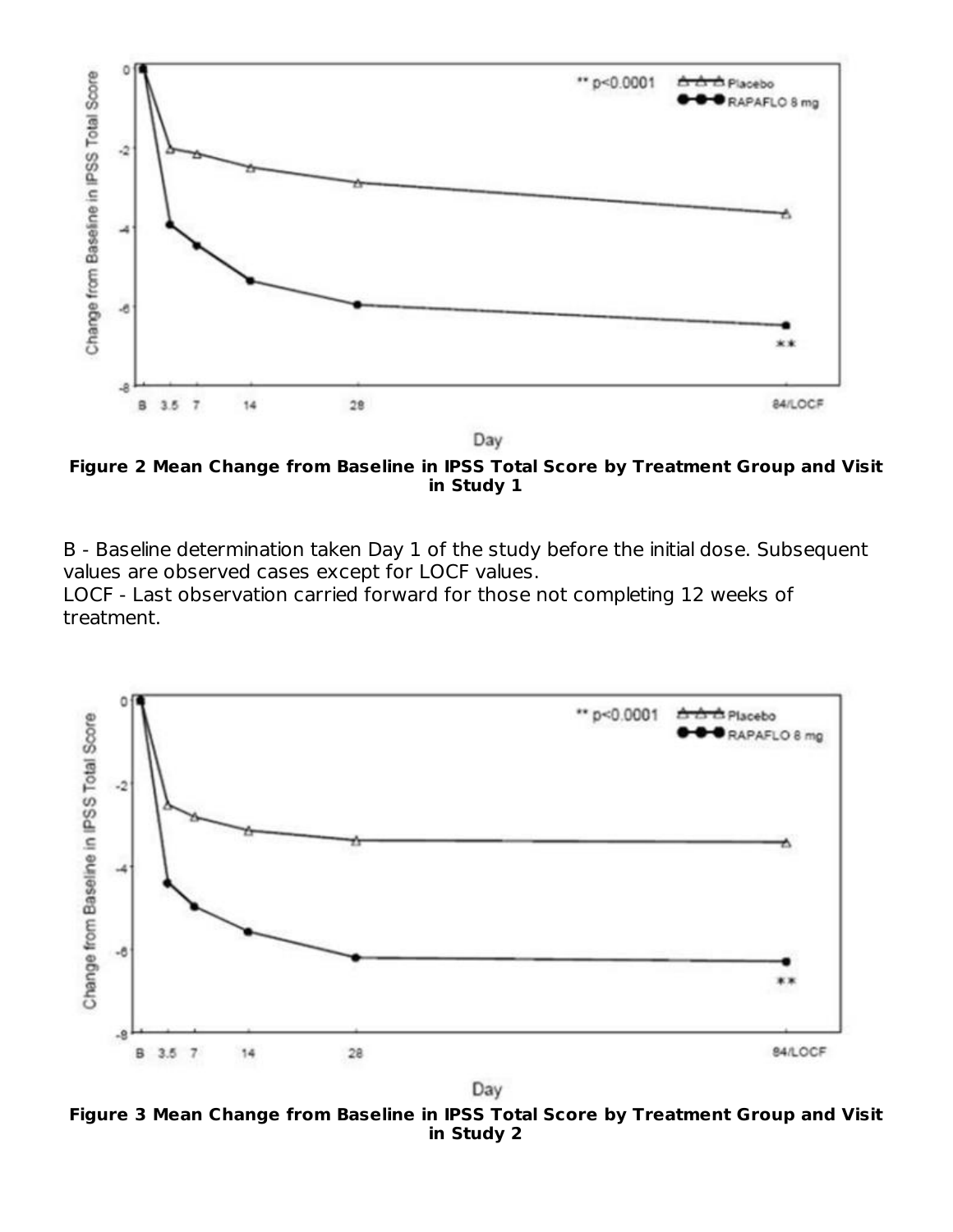B - Baseline determination taken Day 1 of the study before the initial dose. Subsequent values are observed cases except for LOCF values.

LOCF - Last observation carried forward for those not completing 12 weeks of treatment.

Mean IPSS total score for RAPAFLO once daily groups showed a decrease starting at the first scheduled observation and remained decreased through the 12 weeks of treatment in both studies.

RAPAFLO produced statistically significant increases in maximum urinary flow rates from baseline to last assessment (Week 12) versus placebo in both studies (Table 5 and Figures 4 and 5). Mean peak flow rate increased starting at the first scheduled observation at Day 1 and remained greater than the baseline flow rate through the 12 weeks of treatment for both studies.

#### **Table 5 Mean Change (SD) from Baseline in Maximum Urinary Flow Rate (mL/sec) in Two Randomized, Controlled, Double-Blind Studies**

|                                                                                            |                                       | Study 1                           |             |                                               | <b>Study 2</b> |             |  |  |
|--------------------------------------------------------------------------------------------|---------------------------------------|-----------------------------------|-------------|-----------------------------------------------|----------------|-------------|--|--|
| <b>Mean Maximum</b><br><b>Flow Rate</b><br>(mL/sec)                                        | <b>RAPAFLO</b><br>8 mg<br>$(n = 233)$ | <b>Placebol</b><br>$(n =$<br>228) | p-<br>value | <b>RAPAFLO Placebo</b><br>8 mg<br>$(n = 233)$ | $(n =$<br>229) | p-<br>value |  |  |
| <b>Baseline</b>                                                                            | 9.0(2.60)                             | 9.0<br>(2.85)                     |             | 8.4(2.48)                                     | 8.7<br>(2.67)  |             |  |  |
| Week 12 / LOCF<br>Change from Baseline                                                     | 2.2(4.31)                             | 1.2<br>(3.81)                     |             | $0.0060$ 2.9 (4.53)                           | 1.9<br>(4.82)  | 0.0431      |  |  |
| LOCF - Last observation carried forward for those not completing 12 weeks of<br>treatment. |                                       |                                   |             |                                               |                |             |  |  |



Day

**Figure 4 Mean Change from Baseline in Qmax (mL/sec) by Treatment Group and Visit in Study 1**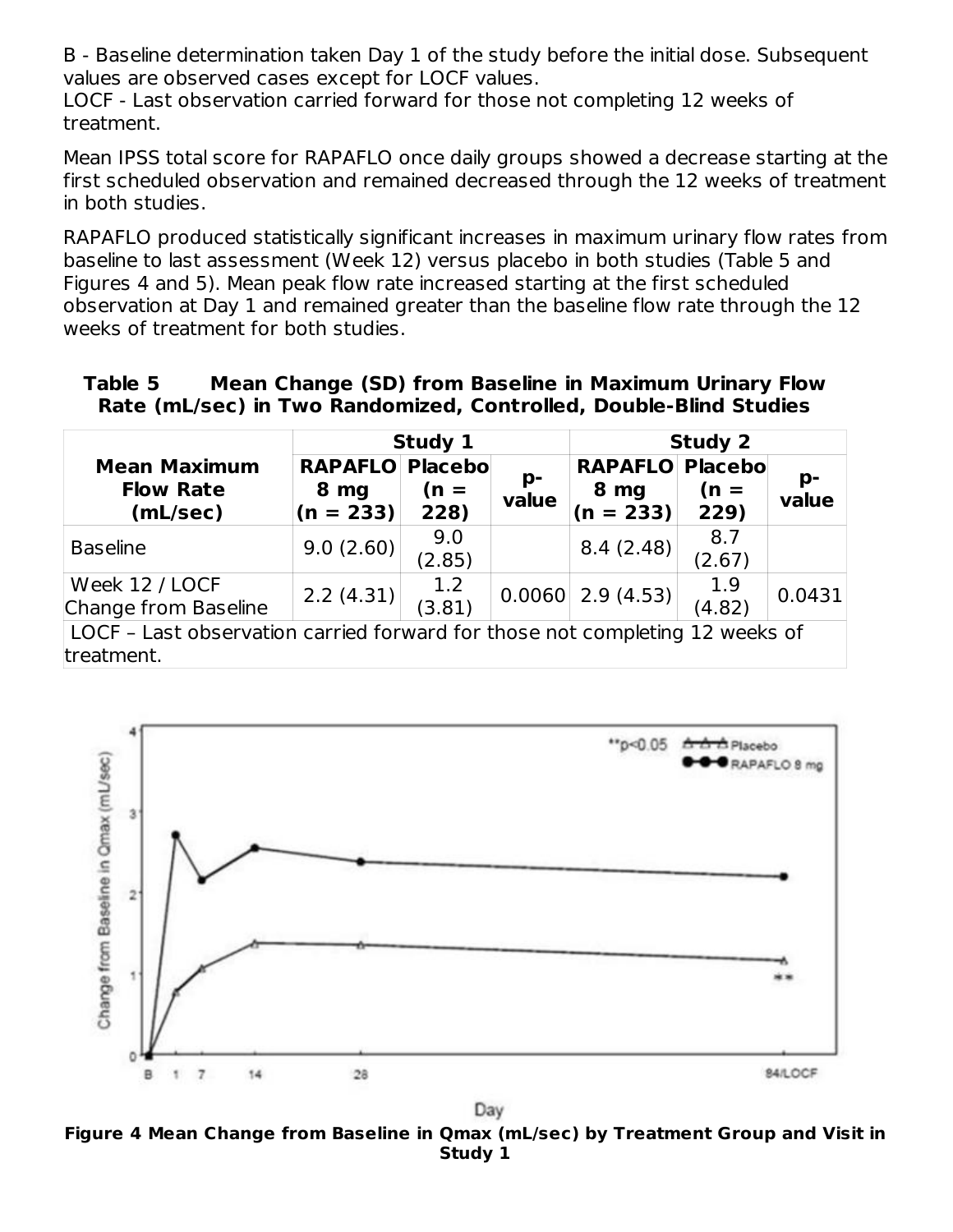B - Baseline determination taken Day 1 of the study before the initial dose. Subsequent values are observed cases except for LOCF values.

LOCF - Last observation carried forward for those not completing 12 weeks of treatment.

Note - The first Q<sub>max</sub> assessments at Day 1 were taken 2 to 6 hours after patients received the first dose of double-blind medication.

Note - Measurements at each visit were scheduled 2 to 6 hours after dosing (approximate peak plasma silodosin concentration).



Day

**Figure 5 Mean Change from Baseline in Qmax (mL/sec) by Treatment Group and Visit in Study 2**

B - Baseline determination taken Day 1 of the study before the initial dose. Subsequent values are observed cases except for LOCF values.

LOCF - Last observation carried forward for those not completing 12 weeks of treatment.

Note - The first Q<sub>max</sub> assessments at Day 1 were taken 2 to 6 hours after patients received the first dose of double-blind medication.

Note - Measurements at each visit were scheduled 2 to 6 hours after dosing (approximate peak plasma silodosin concentration).

#### **16 HOW SUPPLIED/STORAGE AND HANDLING**

**White, opaque, hard gelatin 8 mg capsules.** Cap is imprinted with "WATSON 152" in green. Body is imprinted with "8 mg" in green. 8 mg capsules are supplied in unit of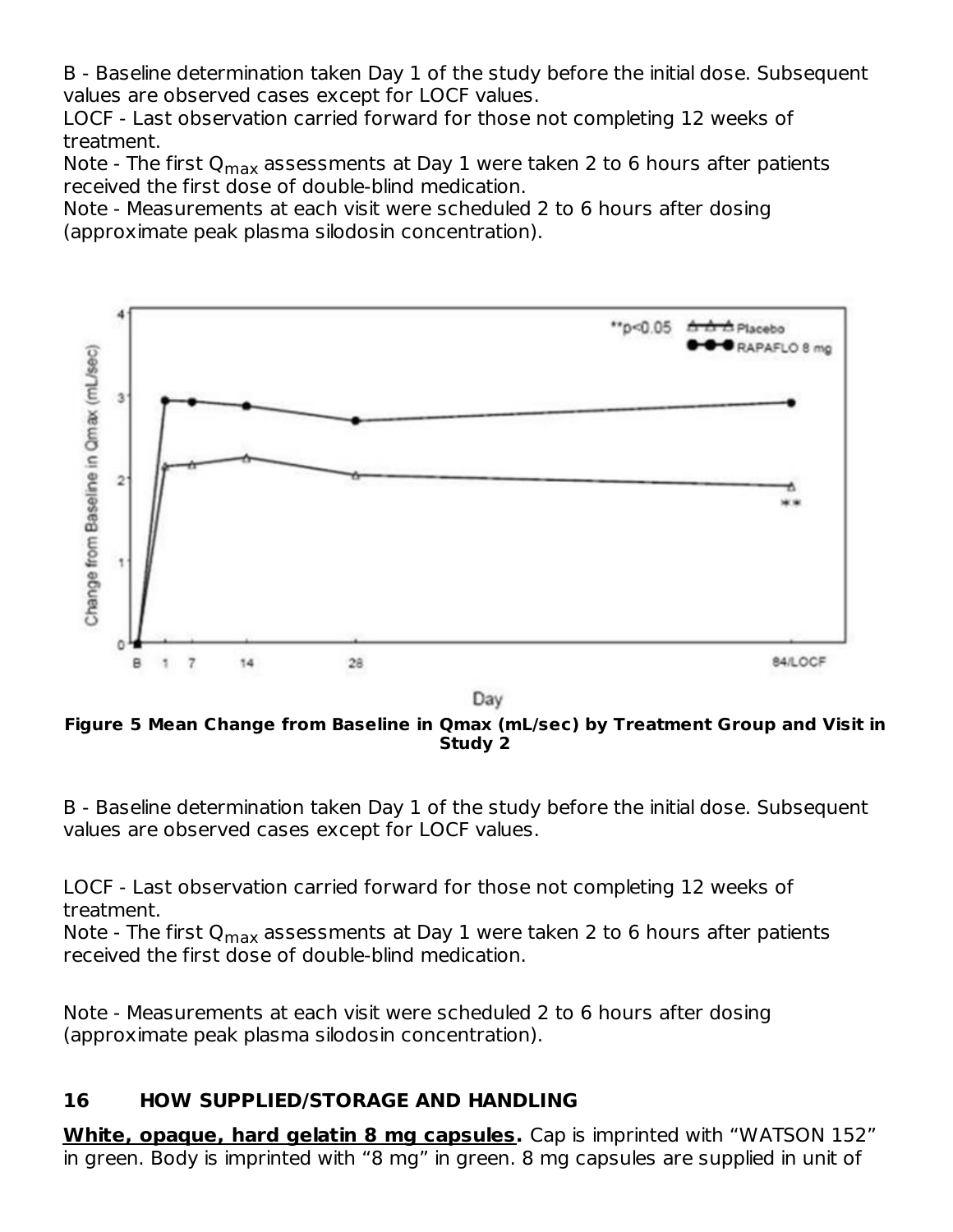use HDPE bottles of:

- 30 capsules (**NDC 0023-6142-30**)
- 90 capsules (**NDC 0023-6142-90**)

Bottles of 30 and 90 capsules are supplied with child-resistant closures.

**White, opaque, hard gelatin 4 mg capsules.** Cap is imprinted with "WATSON 151" in gold. Body is imprinted with "4 mg" in gold. 4 mg capsules are supplied in unit of use HDPE bottles of:

30 capsules (**NDC 0023-6147-30**)

Bottles of 30 capsules are supplied with child-resistant closures.

**Storage** 

Store at 25°C (77°F); excursions permitted to 15-30°C (59-86°F). [See USP controlled room temperature.] Protect from light and moisture.

#### **Keep out of reach of children.**

### **17 PATIENT COUNSELING INFORMATION**

Advise patients to take RAPAFLO once daily with a meal [see Dosage and Administration (2.1)].

Advise patients about the possible occurrence of symptoms related to postural hypotension (such as dizziness), and should be cautioned about driving, operating machinery, or performing hazardous tasks until they know how RAPAFLO will affect them. This is especially important for those with low blood pressure or who are taking antihypertensive medications [see Warnings and Precautions (5.1)].

Counsel patients on that the most common side effect seen with RAPAFLO is an orgasm with reduced or no semen. This side effect does not pose a safety concern and is reversible with discontinuation of the product [see Adverse Reactions (6.1)].

Counsel patients to tell their ophthalmologist about the use of RAPAFLO before cataract surgery or other procedures involving the eyes, even if the patient is no longer taking RAPAFLO [see Warnings and Precautions (5.7)].

#### **Rx only**

For all medical inquiries contact:

Allergan

1-800-678-1605

Distributed by: Allergan USA, Inc. Madison, NJ 07940

Under license from: Kissei Pharmaceutical Co., Ltd. Nagano, Japan

Product of Japan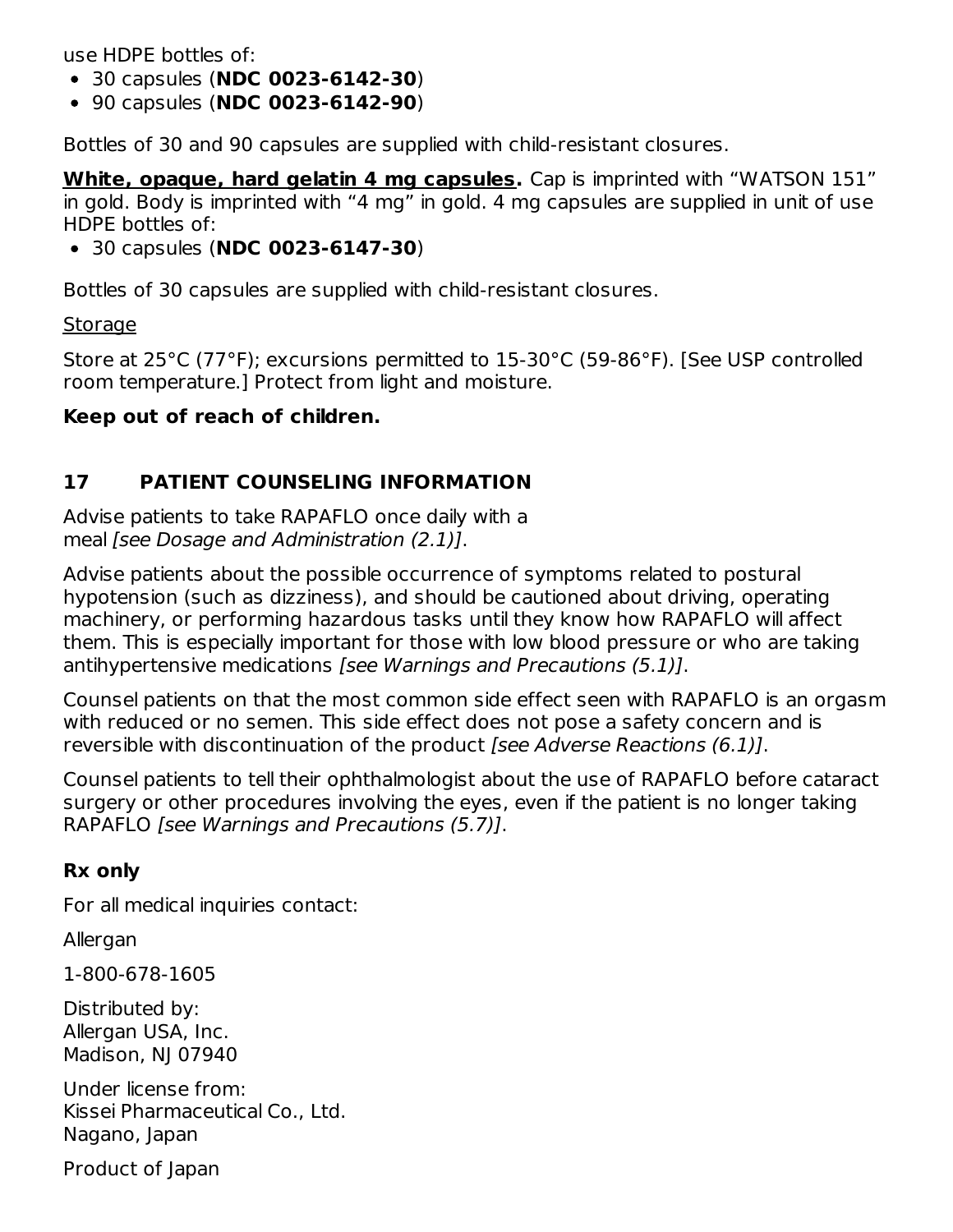Manufactured by Teva Dupnista, Bulgaria

© 2020 Allergan. All rights reserved. RAPAFLO $^\circledR$  and its design are registered trademarks of Allergan Sales, LLC. Allergan $^\circledR$  and its design are trademarks of Allergan, Inc.

For additional information see: www.rapaflo.com or call 1-866-RAPAFLO (727-2356)

v1.0USPI6142

Principal Display Panel NDC 0023-6142-30 RAPAFLO 8 mg per capsule 30 Capsules Rx Only



Principal Display Panel NDC 0023-6147-30 RAPAFLO 4 mg per capsule 30 Capsules Rx Only

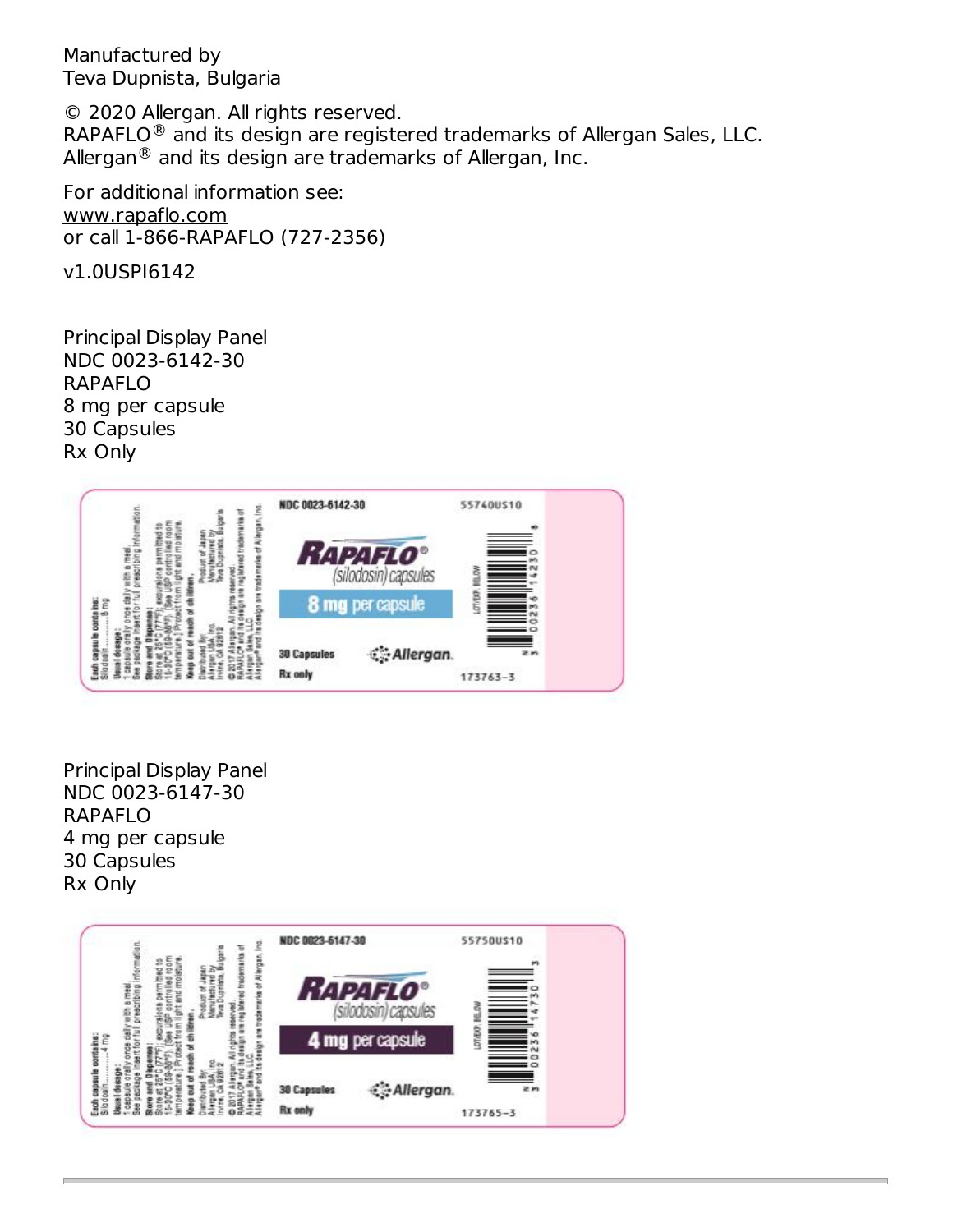|                                | <b>RAPAFLO</b>                         |  |                            |                        |                                                            |            |            |                                       |                              |                              |
|--------------------------------|----------------------------------------|--|----------------------------|------------------------|------------------------------------------------------------|------------|------------|---------------------------------------|------------------------------|------------------------------|
|                                | silodosin capsule                      |  |                            |                        |                                                            |            |            |                                       |                              |                              |
|                                |                                        |  |                            |                        |                                                            |            |            |                                       |                              |                              |
|                                | <b>Product Information</b>             |  |                            |                        |                                                            |            |            |                                       |                              |                              |
| <b>Product Type</b>            |                                        |  |                            |                        | HUMAN PRESCRIPTION DRUG                                    |            |            | <b>Item Code (Source)</b>             |                              | NDC:0023-6142                |
| <b>Route of Administration</b> |                                        |  |                            | ORAL                   |                                                            |            |            |                                       |                              |                              |
|                                |                                        |  |                            |                        |                                                            |            |            |                                       |                              |                              |
|                                |                                        |  |                            |                        |                                                            |            |            |                                       |                              |                              |
|                                | <b>Active Ingredient/Active Moiety</b> |  |                            |                        |                                                            |            |            |                                       |                              |                              |
|                                |                                        |  |                            | <b>Ingredient Name</b> |                                                            |            |            | <b>Basis of Strength</b>              |                              | <b>Strength</b>              |
|                                |                                        |  |                            |                        | SILODOSIN (UNII: CUZ39LUY82) (SILODOSIN - UNII:CUZ39LUY82) |            |            | <b>SILODOSIN</b>                      |                              | 8 mg                         |
|                                |                                        |  |                            |                        |                                                            |            |            |                                       |                              |                              |
|                                | <b>Product Characteristics</b>         |  |                            |                        |                                                            |            |            |                                       |                              |                              |
|                                | Color                                  |  | white                      |                        | <b>Score</b>                                               |            |            | no score                              |                              |                              |
|                                | <b>Shape</b>                           |  | <b>CAPSULE</b>             |                        | <b>Size</b>                                                |            |            | 19mm                                  |                              |                              |
|                                | <b>Flavor</b>                          |  |                            |                        | <b>Imprint Code</b>                                        |            |            | WATSON; 152; 8; mg                    |                              |                              |
|                                | <b>Contains</b>                        |  |                            |                        |                                                            |            |            |                                       |                              |                              |
|                                |                                        |  |                            |                        |                                                            |            |            |                                       |                              |                              |
|                                |                                        |  |                            |                        |                                                            |            |            |                                       |                              |                              |
|                                | <b>Packaging</b>                       |  |                            |                        |                                                            |            |            |                                       |                              |                              |
| #                              | <b>Item Code</b>                       |  |                            |                        | <b>Package Description</b>                                 |            |            | <b>Marketing Start</b><br><b>Date</b> | <b>Marketing End</b><br>Date |                              |
| $\mathbf{1}$                   | NDC:0023-<br>6142-90                   |  | <b>Combination Product</b> |                        | 90 in 1 BOTTLE, UNIT-DOSE; Type 0: Not a                   |            | 03/23/2009 |                                       | 12/31/2022                   |                              |
| $\overline{2}$                 | NDC:0023-<br>6142-30                   |  | <b>Combination Product</b> |                        | 30 in 1 BOTTLE, UNIT-DOSE; Type 0: Not a                   | 03/23/2009 |            |                                       |                              |                              |
|                                |                                        |  |                            |                        |                                                            |            |            |                                       |                              |                              |
|                                | <b>Marketing Information</b>           |  |                            |                        |                                                            |            |            |                                       |                              |                              |
|                                | <b>Marketing</b><br>Category           |  |                            |                        | <b>Application Number or Monograph</b><br><b>Citation</b>  |            |            | <b>Marketing Start</b><br>Date        |                              | <b>Marketing End</b><br>Date |
| <b>NDA</b>                     |                                        |  | NDA022206                  |                        |                                                            |            |            | 03/23/2009                            |                              |                              |
|                                |                                        |  |                            |                        |                                                            |            |            |                                       |                              |                              |
|                                |                                        |  |                            |                        |                                                            |            |            |                                       |                              |                              |
|                                | <b>RAPAFLO</b>                         |  |                            |                        |                                                            |            |            |                                       |                              |                              |
|                                | silodosin capsule                      |  |                            |                        |                                                            |            |            |                                       |                              |                              |
|                                |                                        |  |                            |                        |                                                            |            |            |                                       |                              |                              |
| <b>Product Information</b>     |                                        |  |                            |                        |                                                            |            |            |                                       |                              |                              |
|                                | <b>Product Type</b>                    |  |                            |                        | HUMAN PRESCRIPTION DRUG                                    |            |            | <b>Item Code (Source)</b>             |                              | NDC:0023-6147                |
| <b>Route of Administration</b> |                                        |  | ORAL                       |                        |                                                            |            |            |                                       |                              |                              |
|                                |                                        |  |                            |                        |                                                            |            |            |                                       |                              |                              |
|                                |                                        |  |                            |                        |                                                            |            |            |                                       |                              |                              |

| <b>Active Ingredient/Active Moiety</b>                            |                          |          |  |  |  |  |
|-------------------------------------------------------------------|--------------------------|----------|--|--|--|--|
| Ingredient Name                                                   | <b>Basis of Strength</b> | Strenath |  |  |  |  |
| <b>SILODOSIN</b> (UNII: CUZ39LUY82) (SILODOSIN - UNII:CUZ39LUY82) | <b>SILODOSIN</b>         | 4 mg     |  |  |  |  |